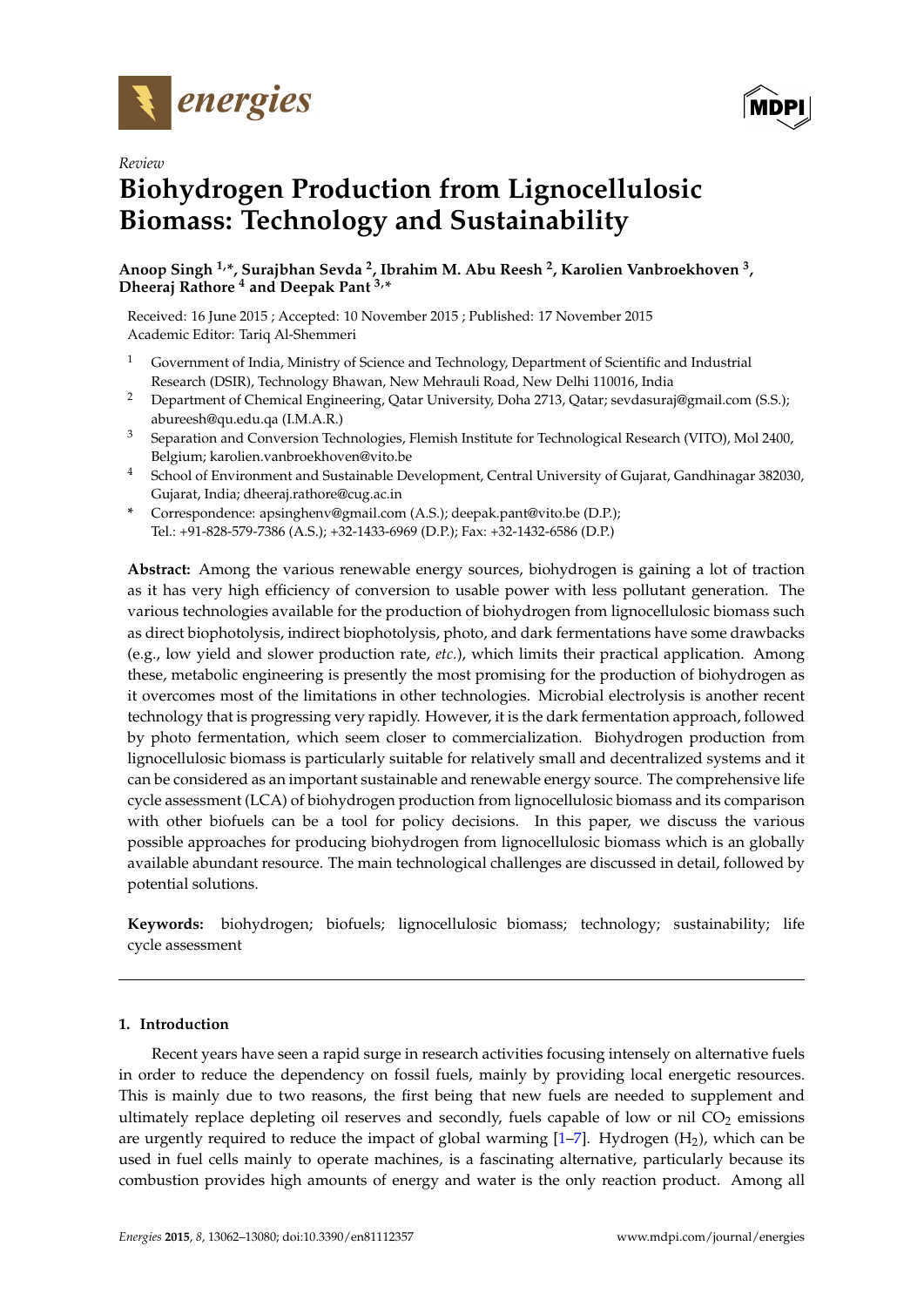biofuels,  $H_2$  has the highest gravimetric energy density at 141 MJ/kg. Despite this, its volumetric energy density, at only 12 MJ/m<sup>3</sup> (at normal temperature and pressure) is low. This is an important aspect particularly in reference to transportation fuel. It is considered to be one of the cleanest energy carriers if produced using energy generated from renewable sources. In summary,  $H_2$  is interesting due to its potentially high efficiency of conversion to usable power, low generation of pollutants and high energy density [\[8\]](#page-12-2). Global  $H_2$  production today amounts to around 700 billion  $Nm^3$  and is based almost exclusively on fossil fuels [\[9\]](#page-12-3). However, for  $H_2$  to be accepted as a sustainable substitute for fossil fuels, it has to be produced from renewable feedstock other than fossil fuels [\[10\]](#page-13-0).

Hydrogen has been suggested as the ideal fuel of the future. It is considered as one of the cleanest energy carriers to be generated from renewable sources [\[11\]](#page-13-1). It has a high energy yield  $(122 \text{ kJ/g})$ which is 2.75 times greater than hydrocarbon fuels. It can be easily used in fuel cells for generation of electricity. Though not a primary energy source, it serves as a medium through which primary energy sources (such as H<sup>2</sup> produced from nuclear power and/or solar energy) can be stored, transported and utilized to fulfill our energy needs. The major problem facing  $H_2$  as a fuel is its unavailability in Nature.  $H_2$  can be produced safely, is environmentally friendly when combusted, and versatile *i.e.*, has many potential energy uses, including powering non-polluting vehicles, heating homes and offices, and fueling aircraft. Current  $H_2$  production technologies such as steam reforming of natural gas, thermal cracking or coal gasification are not environmentally friendly. Biological  $H_2$  production is a promising alternative. There are two methods to produce  $H_2$  from microorganisms. The first method uses photosynthetic microorganisms such as bacteria or algae (photofermentative processes) and the second method uses fermentative organisms (dark fermentation processes). Fermentative  $H_2$ production has the advantage of producing  $H_2$  under mild conditions with the additional benefit of allowing residual biomass valorization. The dark fermentation process is more attractive as it has the potential to use wastewater and organic wastes and has higher production rates compared to photofermentative processes. So far, few studies have used real wastewater for the production of  $H_2$ due to inhibition by both substrate and/or product in the fermentation process [\[12\]](#page-13-2). Studies on bioH<sub>2</sub> production have been focused on photodecomposition of organic compounds by photosynthetic bacteria, dark fermentation from organic compounds with anaerobes and biophotolysis of water using algae and cyanobacteria [\[13](#page-13-3)[–17\]](#page-13-4).

Lignocellulosic biomass is the most abundant in Nature and it is present in hardwood, softwood, grasses, and agricultural residues. The global annual yields of lignocellulosic biomass residues were estimated to exceed 220 billion tons, equivalent to about 60–80 billion tons of crude oil [\[12\]](#page-13-2). Lignocellulosic feedstocks consist mainly of glucose and xylose and thus microbial strains that can effectively degrade glucose and xylose are important for development of renewable  $H_2$  production processes [\[18\]](#page-13-5). Direct conversion of lignocellulosic biomass to  $H_2$  needs pretreatment to hydrolyze the incorporated heterogeneous and crystalline structure [\[19,](#page-13-6)[20\]](#page-13-7). The lignocellulosic biomass hence presents an attractive, low-cost feed stock for  $H_2$  production.

# *Aim of the Paper*

In recent past, several reviews have appeared which have discussed the prospects and challenges of biomass-based  $H_2$  [\[21,](#page-13-8)[22\]](#page-13-9). Earlier, Kraemer and Bagley gave a thorough description of the yield improvement approaches in fermentative  $H_2$  production [\[23\]](#page-13-10). Wang and Wan summarized the main factors influencing fermentative H<sup>2</sup> production [\[24\]](#page-13-11). A special issue of the journal *International Journal of Hydrogen Energy*, recently dealt with "Biohydrogen: From Basic Concepts to Technology" [\[25\]](#page-13-12). Biohydrogen can be generated by adopting different technologies and different technologies can perform differently. Thus, the aim of this paper is to discuss specifically the technological aspect of biohydrogen production from lignocellulosic biomass and its sustainability on the basis of a life cycle assessment (LCA).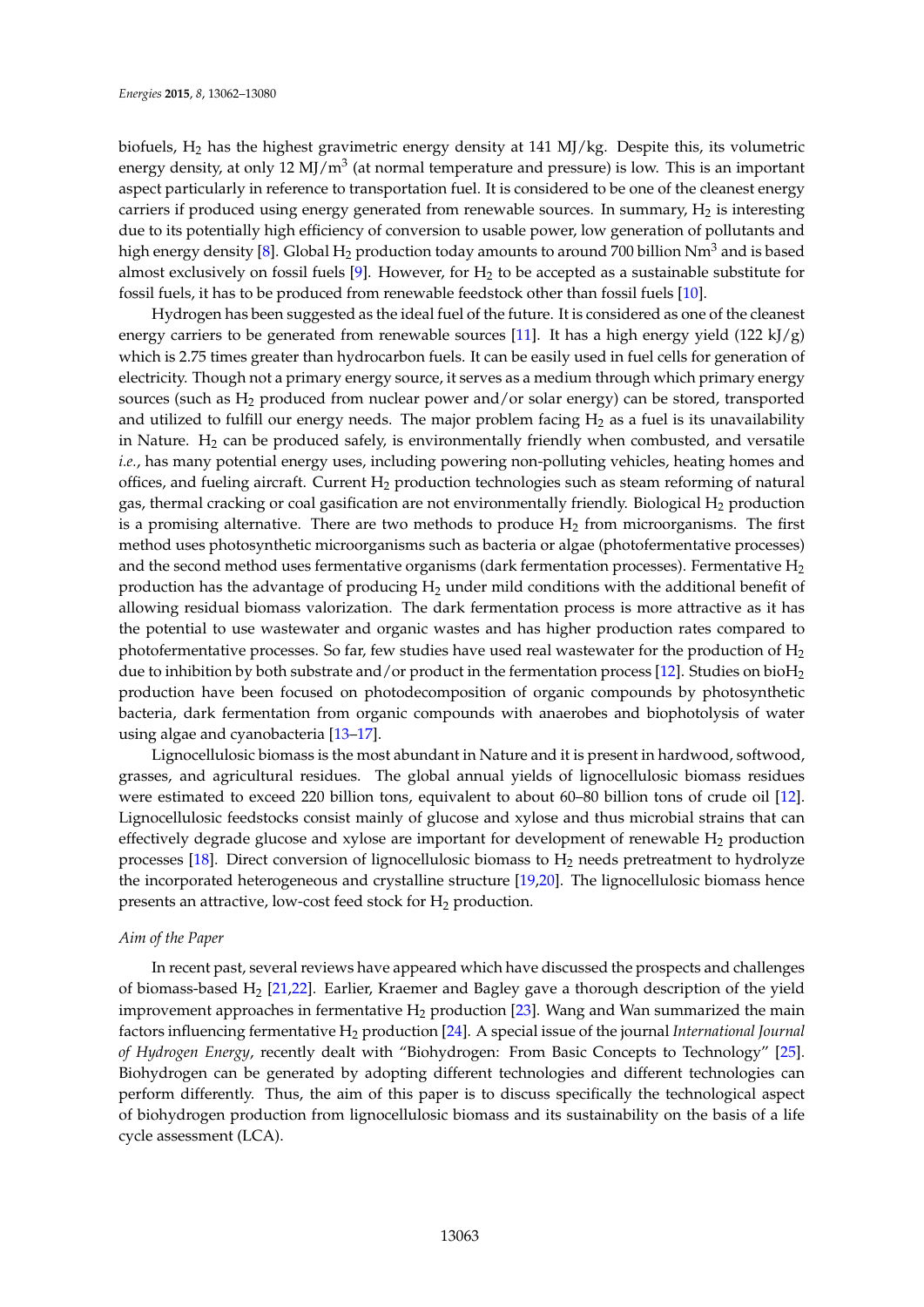# **2. Feed Stock for Biohydrogen Production**

Glucose is the ideal substrate, but it is too costly at present. Many agricultural residues and food wastes are rich in carbohydrates that could serve as feedstock. Lignocellulosic biomass is another sustainable feedstock for  $H_2$  production [\[26\]](#page-13-13). The criteria for an ideal feedstock for sustainable H<sup>2</sup> production, which include high carbohydrate content, minimum pre-treatment requirement, sustainable resources, low cost and sufficient concentration of carbohydrate for fermentative conversion, have been suggested by Bartacek [\[27\]](#page-13-14). The substrates usable for fermentative  $H_2$ production were further divided into four main groups, namely, pure substrates such as glucose; energy crops such as *Miscanthus*, solid wastes like food waste and industrial wastewaters such as *Energies* **2015**, *8*, page–page wastewater from the pulp and paper industry.

A variety of substrates has been used as feedstock for  $H_2$  production. For example, the fermentation of household wastes under different temperature conditions has been well studied [28-[30\]](#page-13-16). An increase in  $H_2$  yields as temperature increased to thermophilic regimes was reported.  $\mu$ ery of substrates has been used as recusived for  $\mu_2$  production. For energy crops such as *Miscanthus*, solid wastes like food waste and industrial wastewaters such as

v<sub>r</sub>ertea.<br>Wastewaters and residual biomass with high carbohydrate content have also been demonstrated to be a suitable candidate for dark fermentation. This includes molasses  $[31,32]$  $[31,32]$  and cheese whey [\[33,](#page-13-19)[34\]](#page-14-0), which have been evaluated under continuous stirred tank reactor (CSTR) and immobilized system configurations. Besides,  $H_2$  production from soluble and particulate starch and cellulose [\[35,](#page-14-1)[36\]](#page-14-2), xylose [\[37\]](#page-14-3), sugar beet [\[38\]](#page-14-4), wastewater from a sugar beet refinery [\[39\]](#page-14-5) and the bottom layer from a beer manufacturing plant [\[40\]](#page-14-6) has also been demonstrated. lets and residual biomass with high carbonydrate content have also been den to be a suitable candidate for describe candidate for data for data for days include the second conditions of

#### **3. Technology**  $\log v$

# **3.1. Biohydrogen Production Systems**

The conventional methods for producing H<sub>2</sub> gas include steam reforming of methane and hydrocarbons, non-catalytic partial oxidation of fossil fuels and autothermal reforming. However, most of these methods are energy intensive processes requiring high temperatures (>850  $^{\circ}$ C). A general scheme of H<sub>2</sub> production from renewable sources is shown in Figure [1.](#page-2-0) Biological methods of  ${\rm H_2}$  production are preferable to chemical methods because of the possibility to use sunlight,  $\rm CO_2$  and organic wastes as substrates for environmentally benign conversions, under moderate conditions.  $A_{\text{max}}$  of H<sub>2</sub> production from renewable sources is shown in Figure 1. Biological methods

<span id="page-2-0"></span>

**Figure 1.** The main alternative methods of  $H_2$  production from energy sources.

The biological production of  $H_2$  involves light-dependent methods: direct and indirect biophotolysis, and photo fermentation. The other routes are light-independent methods, including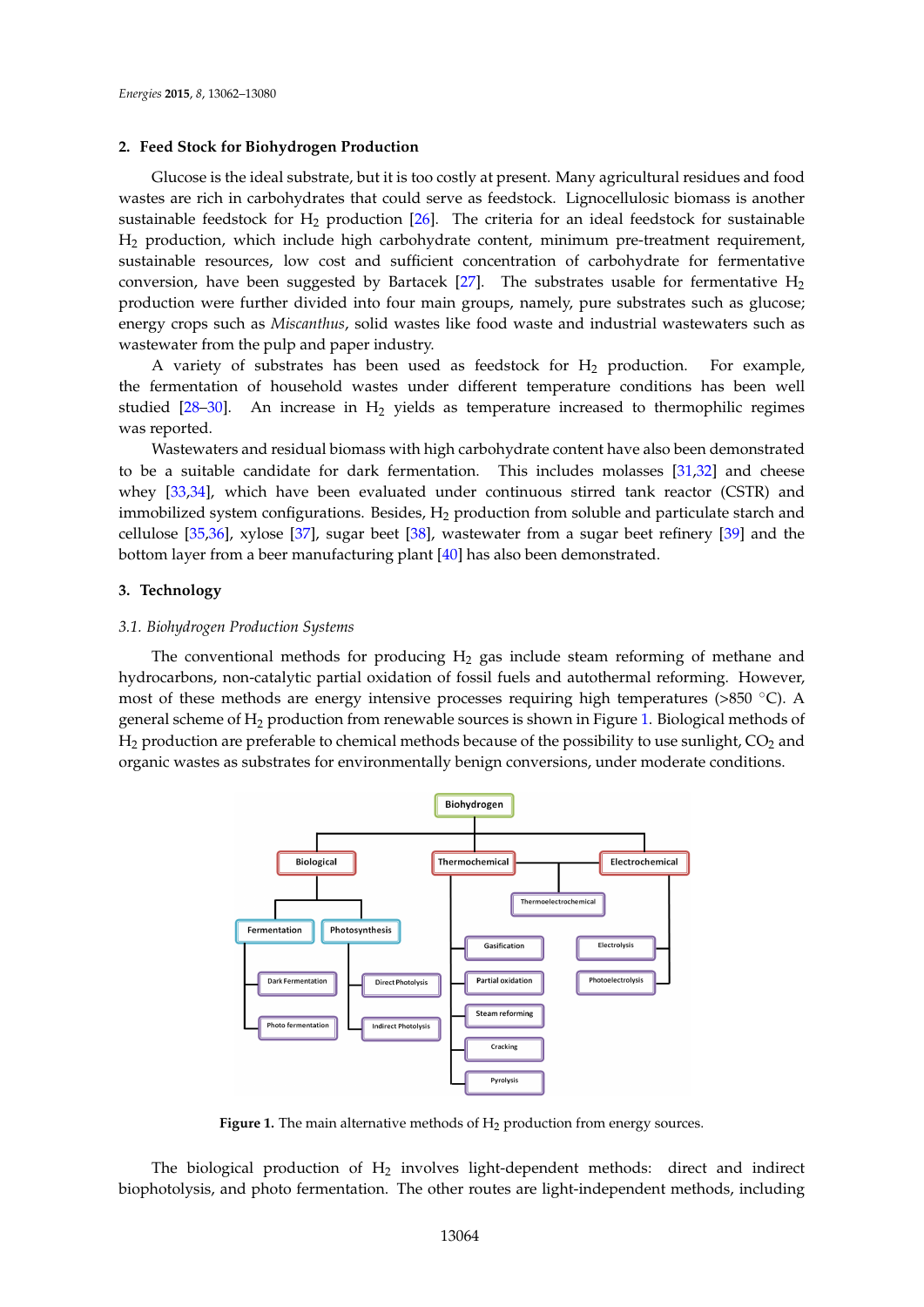the dark fermentation process and water-gas shift reaction of photoheterotrophic bacteria. This biologically produced  $H_2$ , generally referred to as "biohydrogen", is characterized by low  $H_2$  yields which present a challenge for commercial applications.

# 3.1.1. Dark/Anaerobic Fermentation

Dark fermentation is one of the most common processes for bio- $H_2$  production. Although only  $15\%$ –20% of the theoretical H<sub>2</sub> potential of carbohydrates can be harvested, dark fermentation is considered as a promising process in a two phase anaerobic treatment system [\[23\]](#page-13-10). Also, since the  $CO<sub>2</sub>$  produced in dark fermentation has already been fixed by the waste treated originally from the atmosphere, the emissions associated with global climate change are virtually zero [\[41\]](#page-14-7). Microbial species analysis of hydrogen-producing cultures (using anaerobic sludge as inoculum) shows the presence of *Clostridium cellulosi, Clostridium acetobutylicum, Clostridium tyrobutyricum, Enterobacteriaceae* and *Streptococcus bovis* [\[42\]](#page-14-8) Fermentative H<sub>2</sub> production usually proceeds from the anaerobic glycolytic breakdown of sugars. The theoretical complete oxidation of 1 mole of hexose to  $CO<sub>2</sub>$  can produce 12 moles of H<sub>2</sub>. Nevertheless, the theoretical yield of H<sub>2</sub> via acetic acid fermentation cannot be higher than 4 moles. Actual  $H_2$  yields are quite lower, typically ranging from 1.0 to 2.5 moles per mole of hexose consumed. Recently, Varanasi *et al.* reported production of 2.95 mol H2/mol hexose equivalent by thermophillic dark fermentation using cellubiose as substrate [\[43\]](#page-14-9). If butyric acid is produced as the major fermentation product instead of acetic acid, only 2 moles of  $H_2$ can be produced  $[44]$ . H<sub>2</sub> yield is even lower when more reduced organic compounds such as lactic acid, propionic acid and ethanol are produced, because these metabolites represent end products of metabolic pathways that bypass the major  $H_2$ -producing reaction [\[45\]](#page-14-11). Recently, it was concluded that to maximize net energy gain via dark fermentation, appropriate cultures capable of high- $H_2$ yield have to be employed and the process has to be operated at near-ambient temperatures with the lowest feedstock concentration as possible [\[10\]](#page-13-0). In an experiment with *Thermotoga neapolitana* sparged with  $N_2$  and supplemented with 40 mM sodium bicarbonate a 2.8 and 2.7 mol/mol glucose yield of hydrogen with a lactic acid/acetic acid ratio of 0.26 was obtained, challenging the currently accepted dark fermentation model that predicts reduction of this gas when glucose is converted into organic products different from acetate [\[46\]](#page-14-12). Pradhan *et al.* reviewed the hydrogen production efficiency of a similar bacterium (*Thermotoga neapolitana*) with different feedstocks and found 1.9–3.5 mol H2/mol hexose yields achievable with a range of feedstocks and variable substrate loads [\[47\]](#page-14-13). Byproducts of the reactions are acetic acid, lactic acid and ethanol.

# 3.1.2. Photo Fermentation

Photo fermentation is carried out by purple non-sulfur (PNS) photosynthetic bacteria which can grow as photoheterotrophs, photoautotrophs or chemoheterotrophs [\[48\]](#page-14-14). These bacteria produce H<sup>2</sup> under photoheterotrophic conditions (light, anaerobiosis, organic electron donor) [\[49\]](#page-14-15). The advantages of this process over photolysis of water using green algae and cyanobacteria, are that oxygen does not inhibit the process and that these bacteria can be used in a wide variety of conditions (*i.e.*, batch processes, continuous cultures, and immobilized systems) [\[50\]](#page-14-16). The hydrogenase and nitrogenase enzymes produced in photosynthesis by green algae and photosynthetic bacteria, respectively, play a crucial role in biohydrogen production. The main PNS bacteria that participate in H<sup>2</sup> production are *Rhodospirillum rubrum*, *Rhodopseudomonas palustris*, *Rhodobacter sphaeroides* O.U 001, *Rhodobacter sphaeroides* RV, *Rhodobacter sulfidophilus* and *Rhodobacter capsulatus*. Kapdan *et al.* used three different pure strains of *Rhodobacter sphaeroides* (RV, NRLL and DSZM) in batch experiments to select the most suitable strain [\[51\]](#page-14-17). *R. sphaeroides* RV resulted in the highest cumulative hydrogen gas formation (178 mL), hydrogen yield (1.23 mol· $H_2$ ·mol<sup>-1</sup> glucose) and specific hydrogen production rate (46 mL·H<sub>2</sub>·g $^{-1}$  biomass·h $^{-1}$ ) at 5 g·L $^{-1}$  initial total sugar concentration among the other pure cultures. Using *Rhodobacter capsulatus* JP91, Keskin and Hallenbeck compare the photofermentative biohydrogen yield of different feedstocks in a batch culture experiment [\[52\]](#page-14-18).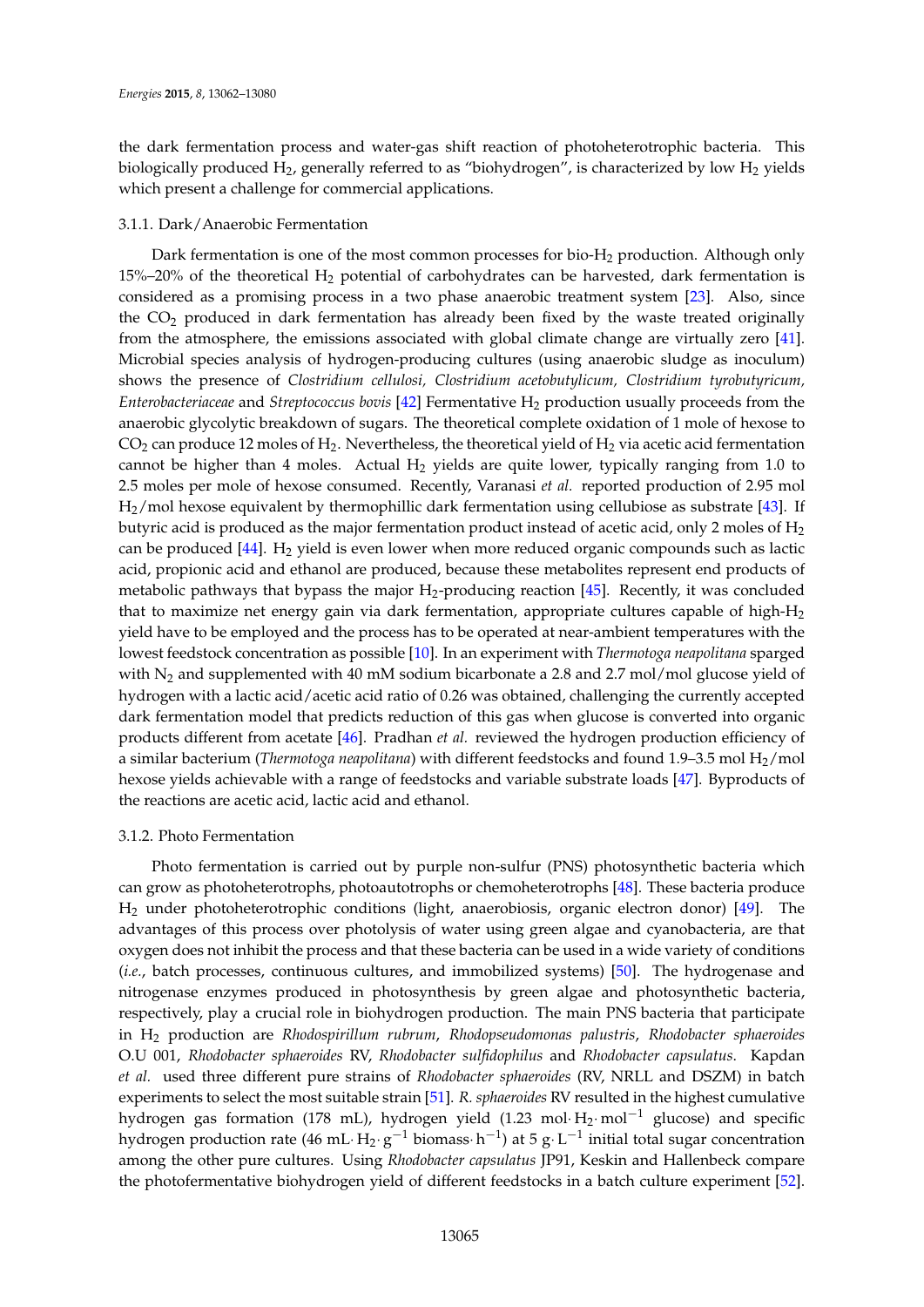Overall yield of biohydrogen was 10.5, 8 and 14.9 mol  $H_2$ /mol sucrose using beet molasses, black strap molasses and sucrose respectively. Optimization of process parameters such as availability of solar light, bioreactor configuration and proper C/N ratio in substrate (synthetic and derived from waste products) still needs to be studied at higher scale.

# 3.1.3. Combined Biotechnologies

Combination of two or more of the abovementioned techniques have also been studied for improved  $H_2$  yields. Theoretically 12 moles of  $H_2$  per mole of glucose can be generated by combining dark fermentation with photo fermentation (using PNS bacteria) [\[48\]](#page-14-14). For instance, Nath *et al.* studied combined dark and photo fermentation using glucose as substrate [\[53\]](#page-14-19). The effluent from the dark process (containing unconverted metabolites, mainly acetic acid) underwent photo fermentation by *Energies* **2015**, *8*, page–page *Rhodobacter sphaeroides* in a column photo-bioreactor demonstrating the feasibility of this combination to achieve higher yields of  $\rm H_2$  by complete utilization of the chemical energy stored in the substrate. A sequential process using glucose as substrate and an immobilized system for the photo fermentation step evaluating key factors such as diluted ratio of dark fermentation effluent, ratio of dark and photo dark fermentation with photo fermentation (using PNS bacteria) [48]. For instance, Nath *et al.* studied fermentation bacteria, light intensity, and light/dark cycle has also been studied [\[54\]](#page-14-20). During the combined process, maximum total  $H_2$  yield was 5.374 moles of  $H_2$ /moles of glucose. However, the sterilization step applied to the dark fermentation effluent may pose a constraint to a scale-up the process. The combined system can also be run in continuous mode and achieve more combined  $H_2$ yield  $[49]$ . These further combinations will reduce the overall cost of  $H_2$  production but more field studies are required to obtain an economical  $H_2$  production process. *Rhodobacter sphateroides* in a column photo *demonstration* photos of the features of the features of the features of the features of the features of the features of the features of the features of the features of the f During the combined process, maximum total H2 yield was 5.374 moles of H2/moles of glucose.

### 3.1.4. Bioelectrochemical Production step applied to the data fermentation effluent may pose a constraint to a selectrochemical production

Bioelectrochemical production of  $H_2$  is the latest technology using systems called microbial electrolysis cells (MEC). This is an emerging field where the oxidation of organic material is carried out by the bacteria present at the anode and results in formation of protons, CO<sub>2</sub> and electrons (Figure [2\)](#page-4-0). Protons migrate through a proton exchange membrane (PEM) to the cathode and the electrons are transported through the external circuit to the cathode [\[55\]](#page-14-21). By applying an external voltage of approximately 0.5–0.9 V, these electrons combine at the cathode with protons producing  $H_2$ gas (Table [1\)](#page-5-0). The advantage here is the low energy consumption (0.3–0.9 V) necessary for microbial electrohydrogenesis to produce  $\rm{H}_{2}$  in comparison to the theoretical minimum voltage of 1.23 V required for water electrolysis [\[56\]](#page-15-0). An overall scheme of  $H_2$  production from lignocellulosic biomass is shown in Figure [3.](#page-5-1) Figure [3](#page-5-1) summarized the pathways for biohydrogen production by using lignocellulosic biomass, depending on the nature of feed (solid or liquid), pre-treatment methods were used and then followed by the dark fermentation. more field structure to the field the terms of the terms of the production production production production pro (Figure 2). Protons migrate through a proton exchange membrane (PEM) to the cathode membrane (PEM) to the cathode and the cathode and the cathode and the cathode and the cathode and the cathode and the cathode and the cath 1. 1.33 V required for water electrolysis [56]. An overall scheme of H2 production from lignocellulosic local scheme of H2 production for H2 production for the set of H2 production of H2 production for the set of H2 produc

<span id="page-4-0"></span>

**Figure 2.** Schematic of hydrogen production in MEC (Adapted from [[56\]](#page-15-0)).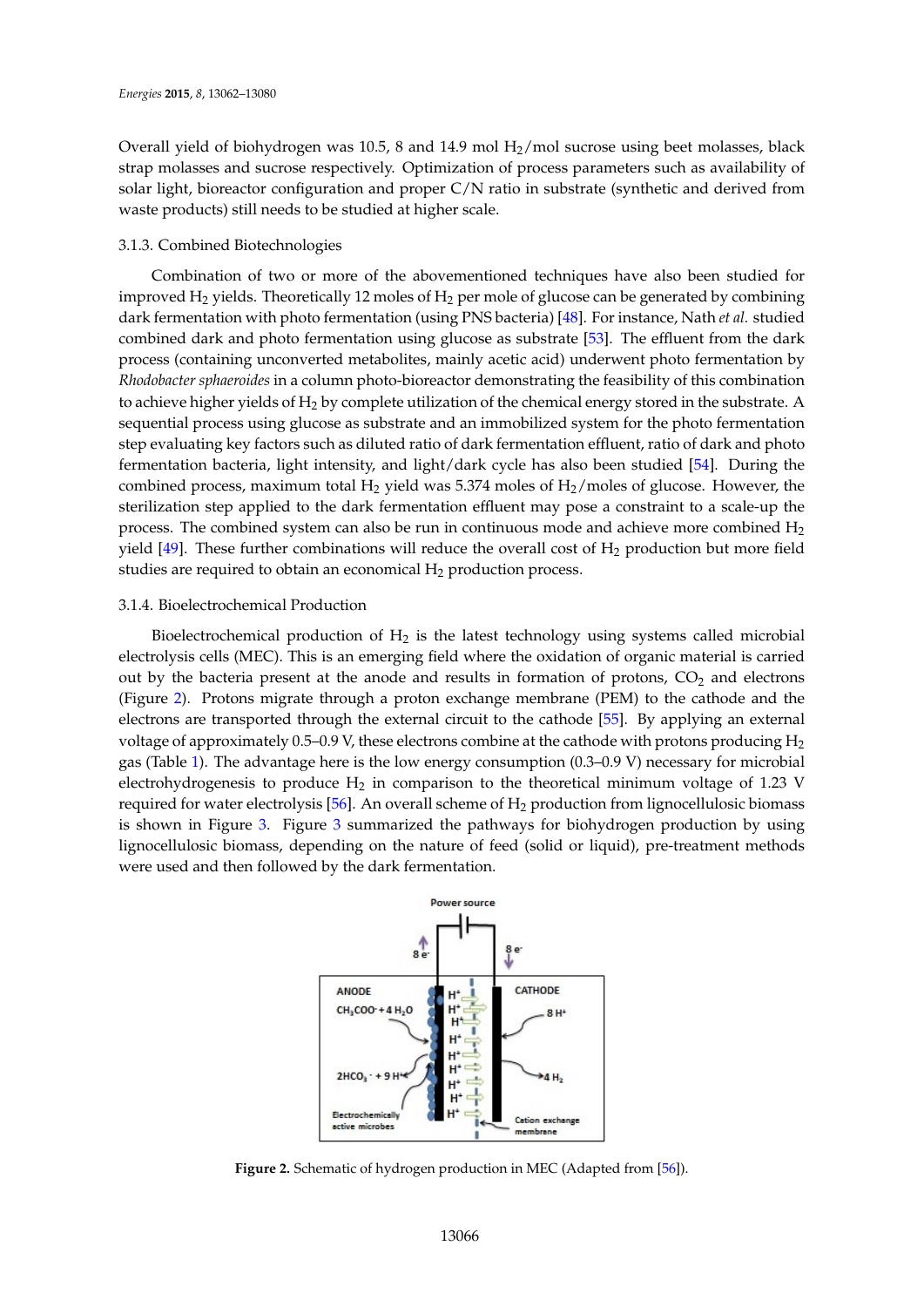<span id="page-5-1"></span>

**Figure 3.** General scheme for biohydrogen production from lignocellulosic biomass (adapted from [\[12\]](#page-13-2)).

<span id="page-5-0"></span>**Table 1.** A comparison between the three major routes for biological hydrogen production (adapted from  $[57]$ ).

| <b>Production Routes</b> | <b>Main Reaction</b>                                                                                                                                     | H <sub>2</sub> Production Rates<br>$(mmol/h \cdot L)$ | <b>Remark</b>                                                                                                                                                     |
|--------------------------|----------------------------------------------------------------------------------------------------------------------------------------------------------|-------------------------------------------------------|-------------------------------------------------------------------------------------------------------------------------------------------------------------------|
| Direct photolysis        | $2H_2O +$ "light energy"<br>$\rightarrow$ 2H <sub>2</sub> + O <sub>2</sub>                                                                               | 0.07                                                  | Similar to the processes<br>found in plants and<br>algal photosynthesis.                                                                                          |
| Photo fermentation       | $C_6H_{12}O_6 + 6H_2O +$<br>"light energy" $\rightarrow$ 12H <sub>2</sub> +<br>$6CO_2$ , $\Delta G_0 = +3.2$ kJ                                          | 145–160                                               | Bacteria evolve<br>molecular $H_2$ catalyzed<br>by nitrogenase under<br>N-deficient conditions<br>using light energy and<br>reduced compounds<br>(organic acids). |
| Dark fermentation        | Pyruvate + $CoA \rightarrow$<br>$acetyl\text{-}CoA + formate$<br>OR Pyruvate + $CoA +$<br>$2Fd(ox) \rightarrow Acetyl\text{-}CoA +$<br>$CO2 + 2Fd$ (red) | 77                                                    | $H_2$ is produced by<br>anaerobic bacteria,<br>grown in the dark on<br>carbohydrate rich<br>substrate.                                                            |

Table [2](#page-6-0) shows the various substrates used for  $H_2$  production in different MEC volumes. The rate of  ${\rm H_2}$  production differs with substrate due to their degradation pathways. To date MECs have shows that MECs can be a better solution for producing  ${\rm H_2}$  in the cathodic chamber while treating wastewater in the anodic chamber  $[58]$ . Still, there are many issues to be addressed for the long term real time application such as electrode and membrane stability for longer duration and reactor configuration design for higher volumes. Before scale up, mathematical models are required, which need to be validated first for the present lab scale studies and then on the basis of data obtained, higher volume MECs may be designed and validated. shown H<sub>2</sub> production from initial volumes ranging from 5 mL to 1000 L (pilot plant) reactors, which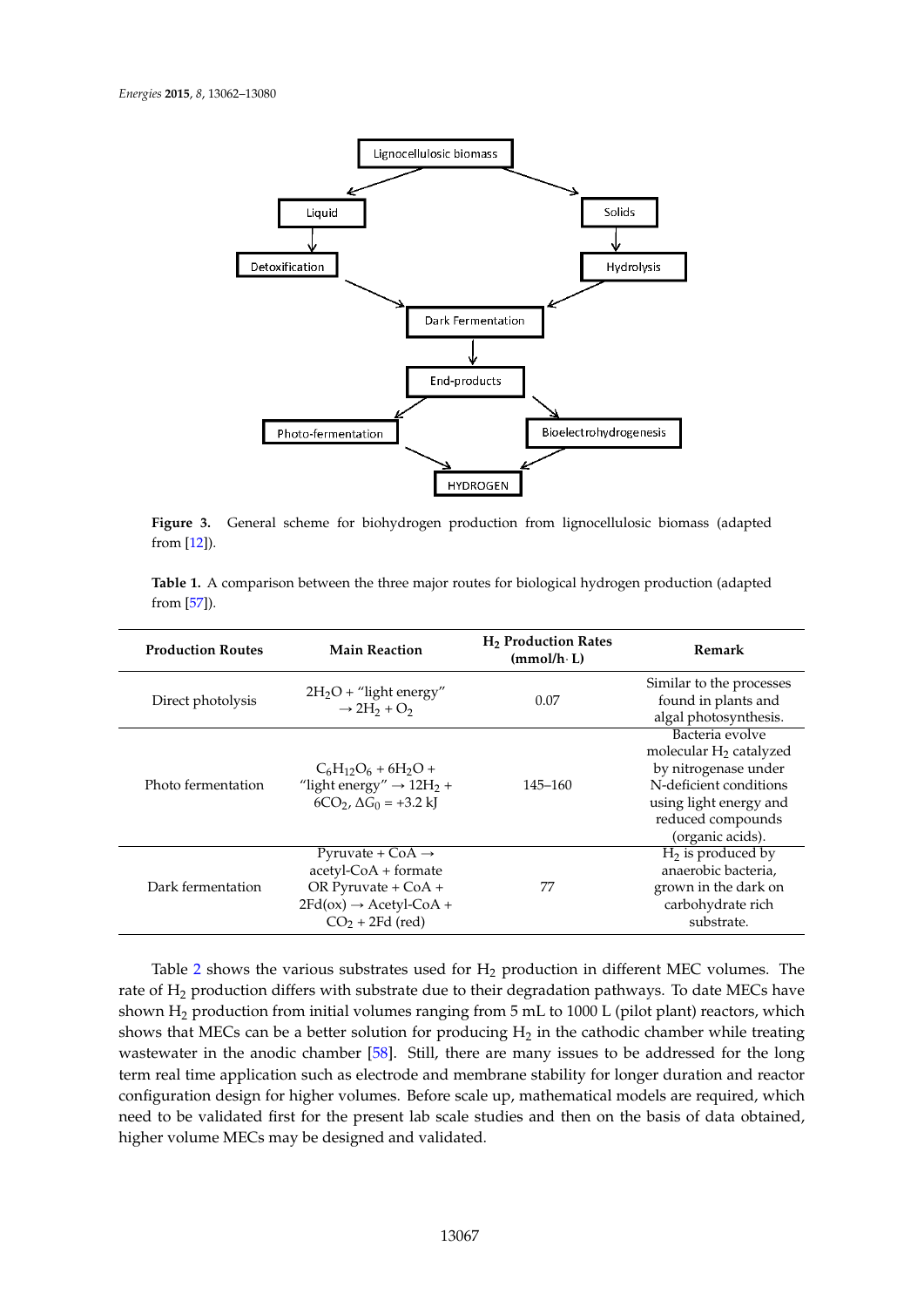<span id="page-6-0"></span>

| <b>Substrate</b>                  | Concentration<br>(g/L) | Applied<br>Voltage (V) | <b>MEC Volume</b><br>(mL) | <b>Hydrogen Production</b><br>Rate $(m^3 H_2/m^3/day)$ | Reference   |
|-----------------------------------|------------------------|------------------------|---------------------------|--------------------------------------------------------|-------------|
| A de-oiled refinery<br>wastewater | $04 - 1$               | 0.7                    | 5                         | 79% (Hydrogen<br>production based on<br>COD removal)   | [60]        |
| Sodium Acetate                    | 1                      | 0.6                    | 18                        | 2.0                                                    | [61]        |
| Glucose                           | $\overline{2}$         | 0.6                    | 26                        | $0.25 + 0.03$                                          | [62]        |
| Glucose                           | $\overline{2}$         | 0.8                    | 26                        | $0.37 + 0.04$                                          | [62]        |
| Fermentation<br>effluent          | 1                      | 0.6                    | 26                        | 1.41                                                   | [63]        |
| Sodium Acetate                    |                        | 0.6                    | 28                        | $1.99 + 0.02$                                          | [64]        |
| Sodium Acetate                    |                        | 0.8                    | 28                        | $3.12 + 0.002$                                         | [64]        |
| Sodium Acetate                    | ī                      | 0.5                    | 28                        | 1.7                                                    | [65]        |
| Glucose                           |                        | 0.5                    | 28                        | $0.83 + 0.18$                                          | [66]        |
| Glucose                           |                        | 0.9                    | 28                        | $\frac{1.87 + 0.30}{2}$                                | [66]        |
| Potato wastewater                 | $1.9 - 2.5$ (COD)      | 0.9                    | 28                        | 0.74                                                   | [67]        |
| Swine wastewater                  | 2 (COD)                | 0.5                    | $\overline{28}$           | $0.9 - 1.0$                                            | [68]        |
| Sodium Acetate                    |                        | 0.6                    | 48                        | 0.76                                                   | [65]        |
| Sodium Acetate                    | 1                      | 0.7                    | 76                        | $\overline{a}$                                         | [69]        |
| Sodium Acetate                    | 1                      | 0.8                    | 240                       | $0.0231 \pm 0.003$                                     | [70]        |
| Sodium Acetate                    |                        |                        | 400                       | 1.58                                                   | [71]        |
| Sodium Acetate                    | $\overline{2}$         | 0.6                    | 500                       | 0.53                                                   | $[72]$      |
| Winery wastewater                 | $\overline{8}$         | 0.9                    | 1000 Lt                   | $0.19 + 0.04$                                          | $\sqrt{58}$ |
| Sodium Acetate                    |                        | 0.5                    | 6600                      | 0.02                                                   | $[56]$      |

**Table 2.** Various substrates used in MEC for hydrogen production (adapted from [\[59\]](#page-15-3)).

# *3.2. Microbiology of Biohydrogen Production*

Perera *et al.* evaluated three main routes for biological  $H_2$  production [\[10\]](#page-13-0). These are (1) direct photolysis, in which cyanobacteria decomposes water to generate hydrogen and oxygen in presence of light; (2) photo fermentation, where anoxygenic photoheterotrophic bacteria utilizes organic feedstock to produce  $H_2$  in presence of light and (3) dark fermentation, in which anaerobic heterotrophic bacteria utilizes organic feedstock without any light to produce H<sub>2</sub>. A comparison of these three main routes is shown in Table [1.](#page-5-0)

The microbiology and biochemistry of dark fermentative  $H_2$  production was discussed in detail by Hawkes *et al.* [\[42\]](#page-14-8). H<sup>2</sup> production in *Clostridia* is due to the presence of hydrogenase enzymes. These transfer electrons from reduced ferredoxin or NADH to protons to regenerate the oxidized forms ( $Fd_{ox}$  and  $NAD+$ ) required so that glycolysis and oxidative decarboxylation of pyruvate can proceed to generate ATP.

Pure microbial cultures have mainly been used in lab-scale reactors for studying the effect of environmental and operational parameters on fermentation profiles and carbon metabolism. One of the successful tests using pure culture in a pilot-scale bioreactor using a non-sterilized feedstock employed *Caldicellulosiruptor saccharolyticus* [\[73\]](#page-15-17). However, most studies on H<sub>2</sub> production on biowaste have been performed using mixed cultures under mesophilic conditions [\[74,](#page-15-18)[75\]](#page-15-19). Only a few studies have focused on mixed thermophilic consortia [\[76,](#page-15-20)[77\]](#page-16-0). It has been demonstrated that the extreme thermophile *C. saccharolyticus* can produce H<sub>2</sub> from mono- and disaccharides [\[78\]](#page-16-1). Hexose is the predominant component in the cellulose hydrolysates. A highest  $H_2$  yield of approximately 83% of the theoretical value (4 mol·mol<sup>-1</sup> hexose) has been reported using thermophilic anaerobic bacteria [\[78\]](#page-16-1).

# *3.3. Limiting Factors in Biohydrogen Production Systems*

The most challenging barrier of fermentative  $H_2$  production is its low  $H_2$  molar yield [\[26\]](#page-13-13). Thauer *et al.* predicted that 4 moles of H<sub>2</sub> per mole of glucose is the biological maximum in *Clostridial* microbes if acetate is the only waste by-product [\[79\]](#page-16-2). In practice, even that figure is rarely achieved. A number of factors adversely affect and inhibit  $H_2$  fermentation [\[44\]](#page-14-10). H<sub>2</sub> itself, when it reaches high concentrations not only makes its production thermodynamically unfavourable but also acts as an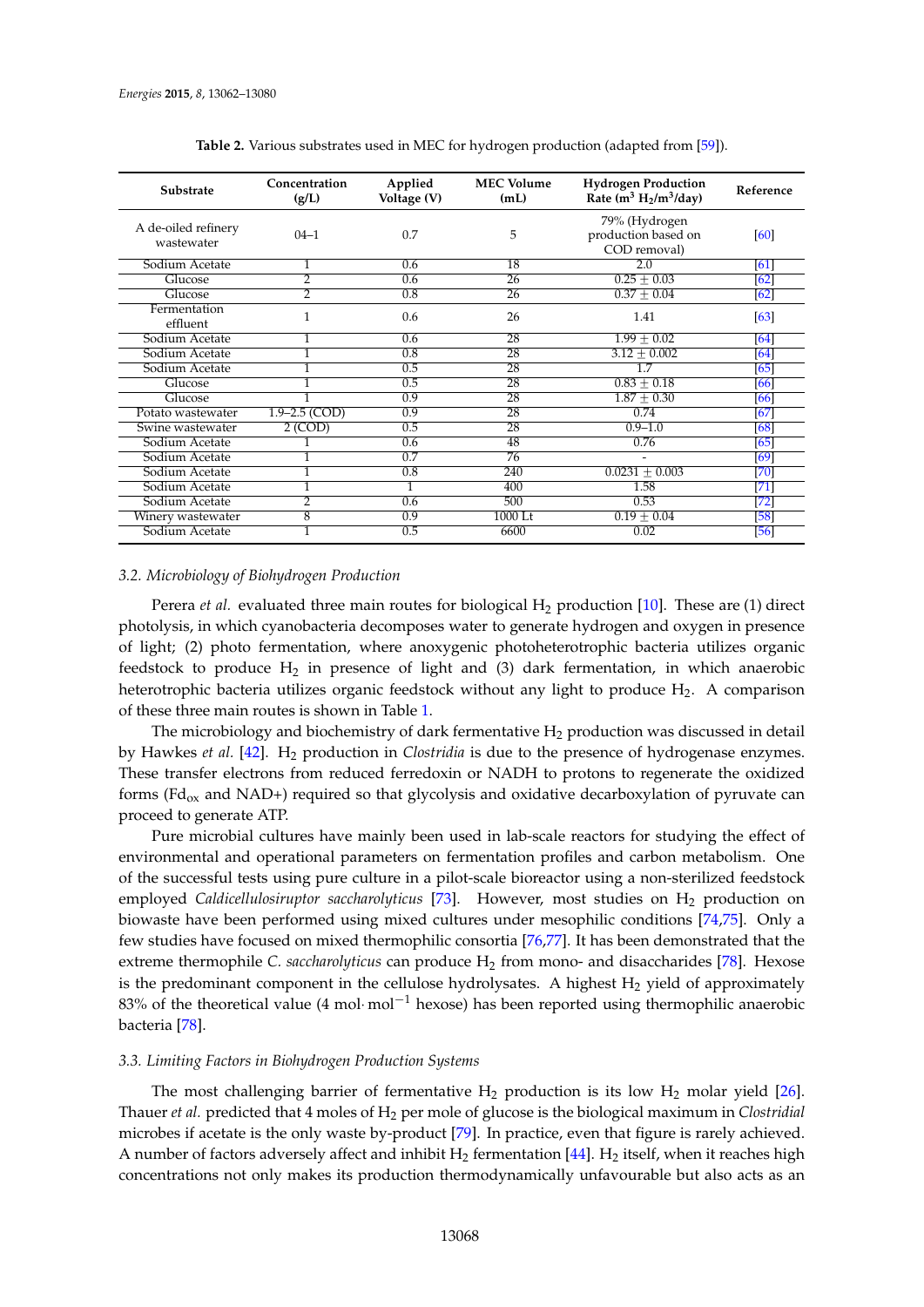inhibitory agent as do other metabolic products, such as acetic acid and propionic acid [\[17,](#page-13-4)[80\]](#page-16-3). Partial pressure of H<sub>2</sub> is one of the most critical parameters in fermentative production of H<sub>2</sub> as high H<sub>2</sub> partial pressures make  $H_2$  production thermodynamically unfavourable. Removal of produced  $H_2$ from the liquid phase lowers the  $H_2$  partial pressure which in turn increases  $H_2$  yield [\[81\]](#page-16-4). Moreover, the  $H_2$  remaining in the system might be consumed by some bacteria [\[82\]](#page-16-5). Removal of dissolved  $H_2$ and reduction of  $H_2$  partial pressure can be achieved by nitrogen flushing, adsorption of  $H_2$  by metals and  $H_2$  stripping by boiling or by introduction of steam [\[83–](#page-16-6)[85\]](#page-16-7). Low  $H_2$  partial pressure also needs to be maintained because hydrogenases (such as NiFe-hydrogenase) may re-oxidize the produced hydrogen into protons and electrons [\[86\]](#page-16-8). Gas sparging has proved to be an efficient method to maintain maximum hydrogen production even though it leads to biogas dilution and higher cost for hydrogen recovery [\[87\]](#page-16-9). Depending on the nature of the flushing gas, the flow rate and the reactor configuration, volumetric production of biogas up to 120% has been achieved [\[85,](#page-16-7)[88\]](#page-16-10). Non-sparging techniques such as headspace modification under vacuum, high pressure or gas adsorption (reviewed in [\[87\]](#page-16-9)), hydrogen-separating membranes [\[83\]](#page-16-6) and using mechanical stirring [\[89,](#page-16-11)[90\]](#page-16-12), have also showed significant improvements in hydrogen yield. Argon has been often used to flush both oxygen and nitrogen and to keep a low  $H_2$  partial pressure in the reactors, but it increases production costs and hinders  $H_2$  purification [\[91\]](#page-16-13). Some researchers have reported reduced pressure and  $CO_2$  for flushing the headspace and maintaining low  $H_2$  partial pressure in dark fermentation [\[92](#page-16-14)[,93\]](#page-16-15), but the information on photofermentation is deficite. Montiel-Corona *et al.* suggested that flushing with Ar could be replaced with reduced pressure, which can be less expensive and practical for hydrogen recuperation [\[91\]](#page-16-13). Coupling the dark and photo fermentation showed an increased total hydrogen yield. One of the major drawbacks in coupling the dark and photo fermentation processes is the need of keeping apart the H<sub>2</sub>-producing microflora and the presence of  $NH_4^+$ , which may be naturally present in wastewater and may also be generated in the dark fermentation process when hydraulic retention time (HRT) is high enough to achieve protein degradation, especially when particulate substrates (as in the case of food wastes) are being considered, since HRT may be as high as 5 days [\[94\]](#page-16-16).

In case of bioelectrochemical production of  $H_2$  in MEC, the main challenge is avoiding methane formation via methanogenesis [\[24\]](#page-13-11), though researchers are now shifting more towards methane formation rather than  $H_2$  in these systems [\[95](#page-16-17)[,96\]](#page-16-18). Another issue limiting the large-scale application of this technology is the use of precious metal catalyst such as platinum which is usually used on the cathode [\[97\]](#page-16-19). Though there have been efforts to use low cost materials such as stainless steel [\[98\]](#page-16-20) and Ni-based electrodes [\[61\]](#page-15-5), the results are much lesser from the targets.

# *3.4. Role of Metabolic Engineering*

The application of genomic and molecular tools has made it possible to steer the metabolic pathways towards maximal  $H_2$  production and avoid waste and by-product accumulation. This is especially true when genetic engineering is conducted on cellulolytic microbes [\[26\]](#page-13-13). The main principles of genetic engineering include: (1) overexpression of cellulases, hemicellulases and lignases to maximize substrate availability,  $(2)$  elimination of  $H_2$ -consuming hydrogenases and (3) overexpression of  $H_2$ -producing hydrogenases [\[53\]](#page-14-19). Metabolic engineering modifications have been used to increase  $H_2$  production in fermentative systems [\[99\]](#page-16-21). These include over-expression of H2-evolving enzymes [\[100\]](#page-17-0), the knockout of metabolic pathways that compete for reducing equivalents [\[81\]](#page-16-4) and the introduction/over-expression of genes (cellulases, hemicellulases and lignases) to enhance carbohydrate availability to the cell [\[101\]](#page-17-1). Inactivation of the gene lactate dehydrogenase (ldhA) in *E. coli* by introducing mutations could lead to a modest increase (20%–45%) in net hydrogen production (reviewed in [\[102\]](#page-17-2)).

Ryu *et al.* combined several known approaches to construct a superior hydrogen-producing strain of the purple nonsulfur photosynthetic bacterium *Rhodobacter sphaeroides* HPCA\* (mutant expressing NifA L62Q) [\[103\]](#page-17-3). In this strain maximum hydrogen levels are reached almost twice as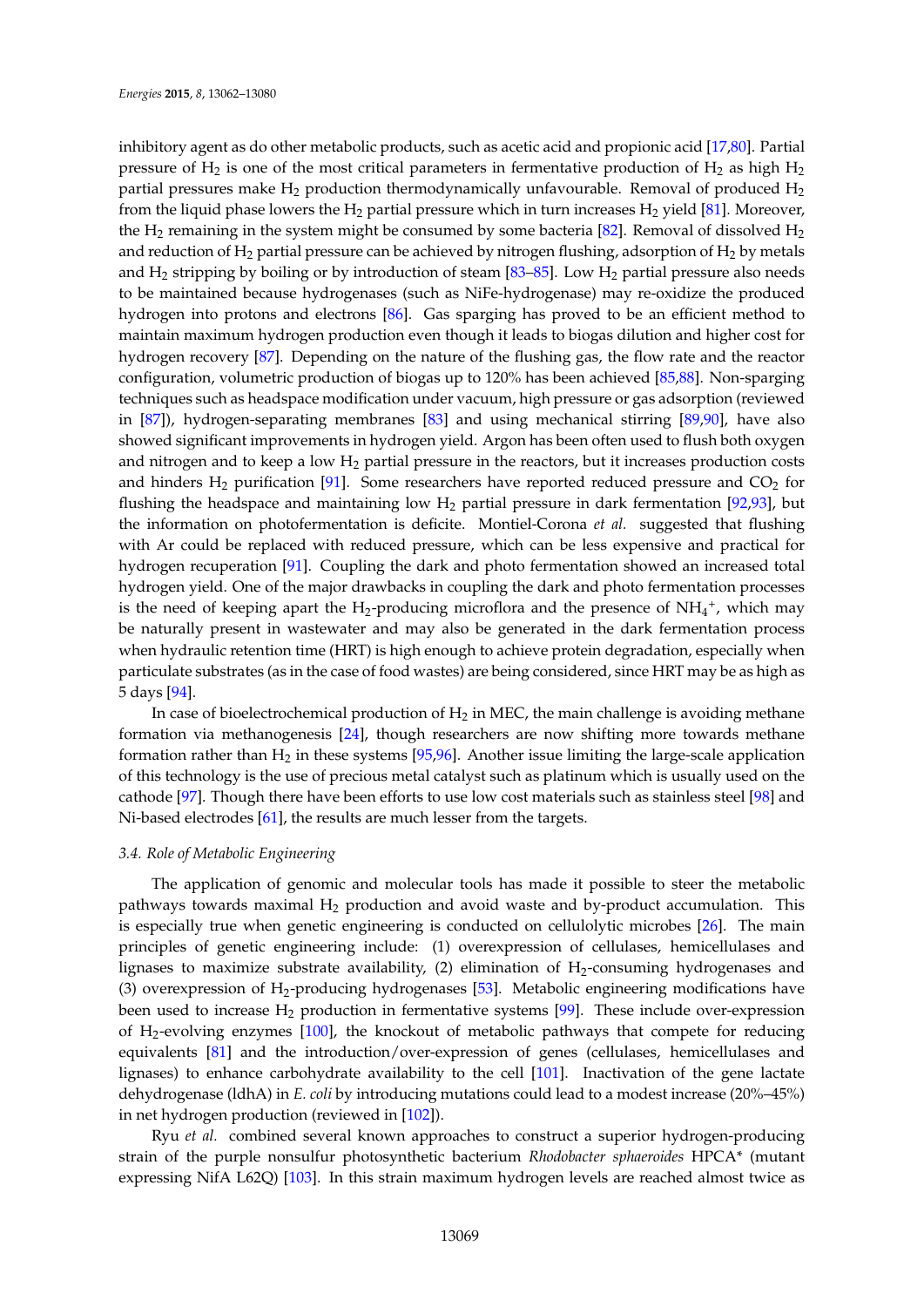fast as in wild type cells and final hydrogen levels are ~39% higher than in the wild type as well. As increased number of genomes for  $H_2$  producing microorganisms are sequenced and compared and as more specific enzymes are functionally characterized, the distinctive metabolic strategies used and enzymological contexts through which  $H_2$  evolution is controlled in different organisms will become clearer. This will allow researchers to construct more effective strategies to modulate competing pathways, and help in the designing molecular engineering strategies leading to enhanced  $H_2$  evolution.

# **4. Kinetic Models for Hydrogen Production by Fermentation**

Different factors such as substrate and inhibitor concentrations, temperature, pH and reactor type affect  $H_2$  production by fermentation. Modeling of the  $H_2$  production is very important to improve, analyze and predict  $H_2$  production during fermentation. Mathematical models include the kinetic of cell growth and product(s) formation, substrate utilization and inhibition. In addition some models are developed to describe the effect of pH, temperature and dilution rate on  $H_2$  production. The obtained model kinetic constants can be used in the design, operation and optimization of the fermentative H<sup>2</sup> production process. Different kinetic models have been proposed to describe growth of  $H_2$  producing bacteria, substrate degradation and  $H_2$  production.  $H_2$  production is reported as growth associated product.

Monod (or Michaelis–Menten equation) (Equation (1)) which is an unstructured, non-segregated model of microbial growth, fits a wide range of data. The kinetic constants of this equation,  $K_S$  and  $\mu_{\text{max}}$ , can be obtained by linear regression. Wang and Wan reported on previous studies using a Monod model to describe  $H_2$  production with time in bio- $H_2$  fermentation [\[104\]](#page-17-4):

$$
\mu = \frac{1}{X} \frac{dX}{dt} = \mu_m \frac{S}{K_s + S} \tag{1}
$$

where  $\mu$  is the specific growth rate, *X* is the biomass concentration, *S* is the substrate concentration,  $K_s$  is the saturation constant,  $\mu_m$  is the maximum specific growth rate.

Recently, the logistic model (Equation (2)) became the most popular in describing cell growth. This equation has a sigmoidal shape that includes the lag phase, exponential and stationary phase of the batch growth:

$$
\mu = \frac{1}{X} \frac{dX}{dt} = \mu_m \left( 1 - \frac{X}{X_m} \right) \tag{2}
$$

where  $X_m$  is the maximum biomass concentration.

At high substrate concentration, the cell growth is inhibited and production of  $H_2$  is reduced. Different substrate inhibition models have been proposed. The Haldane-Andrew model (Equation (3)) is widely used to describe the substrate dependence of the specific growth rate of H<sup>2</sup> fermentations. Wang and Wan have reported that previous studies used an Andrews model to describe  $H_2$  production with time  $[104]$ . Other substrate inhibition models are used in the literature such as modified Han-Levenspiel model (Equation (4)):

$$
\mu = \frac{1}{X} \frac{dX}{dt} = \mu_m \frac{S}{K_s + S + \frac{S^2}{K_i}}
$$
(3)

where  $K_i$  is the inhibition constant.

The presence of other inhibitors such as salts and the product cause reduction of  $H_2$  production. Some models have been proposed to describe the effect of inhibitors such as the modified Han-Levenspiel model (Equation (4)):

$$
\mu = \frac{1}{X} \frac{dX}{dt} = \mu_m \left( 1 - \frac{C}{C_m} \right) \tag{4}
$$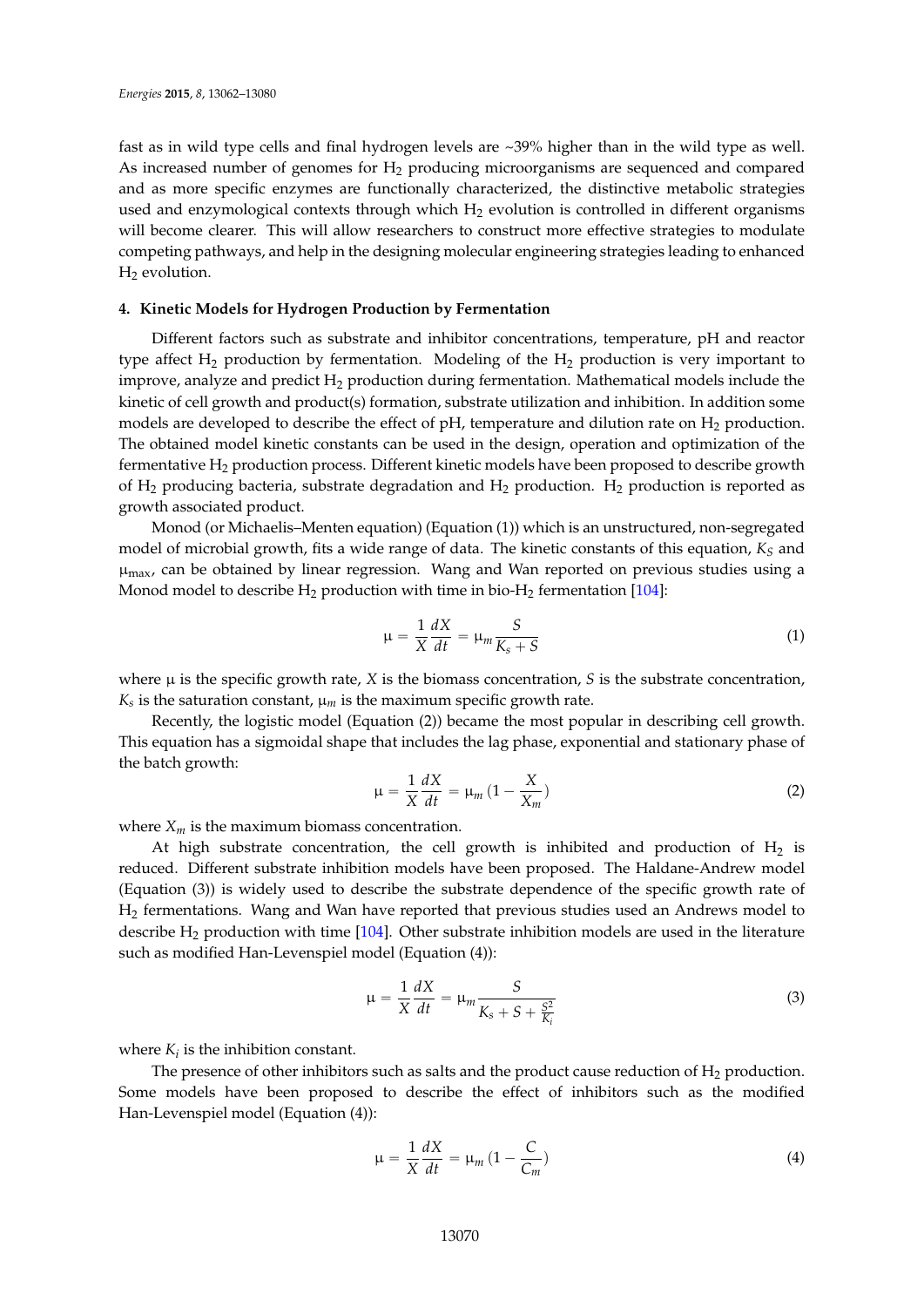where *C* is the inhibitor concentration,  $C_m$  is the maximum inhibitor concentration or the concentration of inhibitor above which there is no biomass growth

The modified Gompertz model (Equation (5)) is widely used to describe the progress of cumulative  $H_2$  production in batch fermentations [\[104\]](#page-17-4):

$$
H_t = H_{\text{max}} \exp\left\{-\exp\left[\frac{R_{\text{max}} \times e}{H_{\text{max}}} \left(\lambda - t\right) + 1\right]\right\}
$$
(5)

where  $H_t$  is the cumulative volume of  $H_2$  produced at any time (mL),  $H_{\text{max}}$  is the gas production potential (mL),  $R_{\text{max}}$  is the maximum gas production rate (mL/h),  $\lambda$  is the lag time (h). *t* is the incubation time (h)

The Luedeking-Piret model (Equation (6)) has been widely used to describe the relation between cell growth rate and  $H_2$  production:

$$
\frac{dP}{dt} = Y_{P/X}\frac{dX}{dt} + \beta X\tag{6}
$$

where *P* is the product, *Y*<sub>*P*/*X*</sub> is the growth associated yield coefficient; β is the non-growth associated product yield coefficient.

Wang and Wan reported that previous studies used the Luedeking–Piret model to relate cell growth rate and  $H_2$  production rate [\[104\]](#page-17-4). The effect of temperature on the fermentative  $H_2$ production has been widely described using the Arrhenius model, while the effect of pH on the substrate consumption rate is described by an Andrew model using the concentration of  $H^+$  as the limiting substrate concentration. According to this model, the rate of substrate consumption passes through maximum with increasing H<sup>+</sup> concentration.

# **5. Sustainability and Life Cycle Assessment**

The concept of sustainable development is an attempt to combine growing concerns about a range of environmental issues with socio-economic issues and implies smooth transition to more effective technologies from a point view of an environmental impact and energy efficiency [\[105](#page-17-5)[,106\]](#page-17-6).  $H_2$  can be considered one of the pillars of a future sustainable energy system [\[107\]](#page-17-7).  $H_2$  production could be a possible avenue for the large-scale sustainable generation of  $H_2$  needed to fuel a future H<sup>2</sup> economy [\[106\]](#page-17-6). Despite its many obvious advantages, there remains a problem with storage and transportation. Pressurized  $H_2$  gas occupies a great deal of volume compared with other fuels. For example, gasoline that with equal energy content, needs about 30 times less volume at 100 bar gas pressure. Due to its high explosivity there are also obvious safety concerns with the use of pressurized or liquefied  $H_2$  in vehicles as well as additional energy use for pressurizing or liquefaction. Furthermore, the overall energy balance of using  $H_2$  as vehicle fuel does indeed seem to be less beneficial than gasoline, but being the only non-carbon fuel it may still make sense to produce H<sup>2</sup> from waste streams if some of the obstacles can be solved and it can be used effectively for energy production to feed into grid or to use in stationary requirements, e.g., industries, *etc.*

Though this paper is focused on bio- $H_2$  production from lignocellulosic biomass, it is important to compare it to other production methods using various substrates. Such a comparison has been made in Table [3](#page-11-0) by presenting the various  $H_2$  production systems, which show different  $H_2$  yields from different feedstocks by adopting different production systems. Therefore, life cycle assessment  $(ICA)$  could be a tool to scrutinize the best  $H<sub>2</sub>$  production system for a particular feedstock in terms of environmental impact and indirect natural resource costs towards different services and commodities [\[108\]](#page-17-8). LCA allows the possibility of comparing different  $H_2$  production approaches and identifying the environmental "hot spot" of the whole process, which helps in development of a sustainable  $H_2$  production process [\[106,](#page-17-6)[109\]](#page-17-9). Investigations of the environmental benefits and impacts from a life cycle perspective are scarce. Only a few LCA-studies have been performed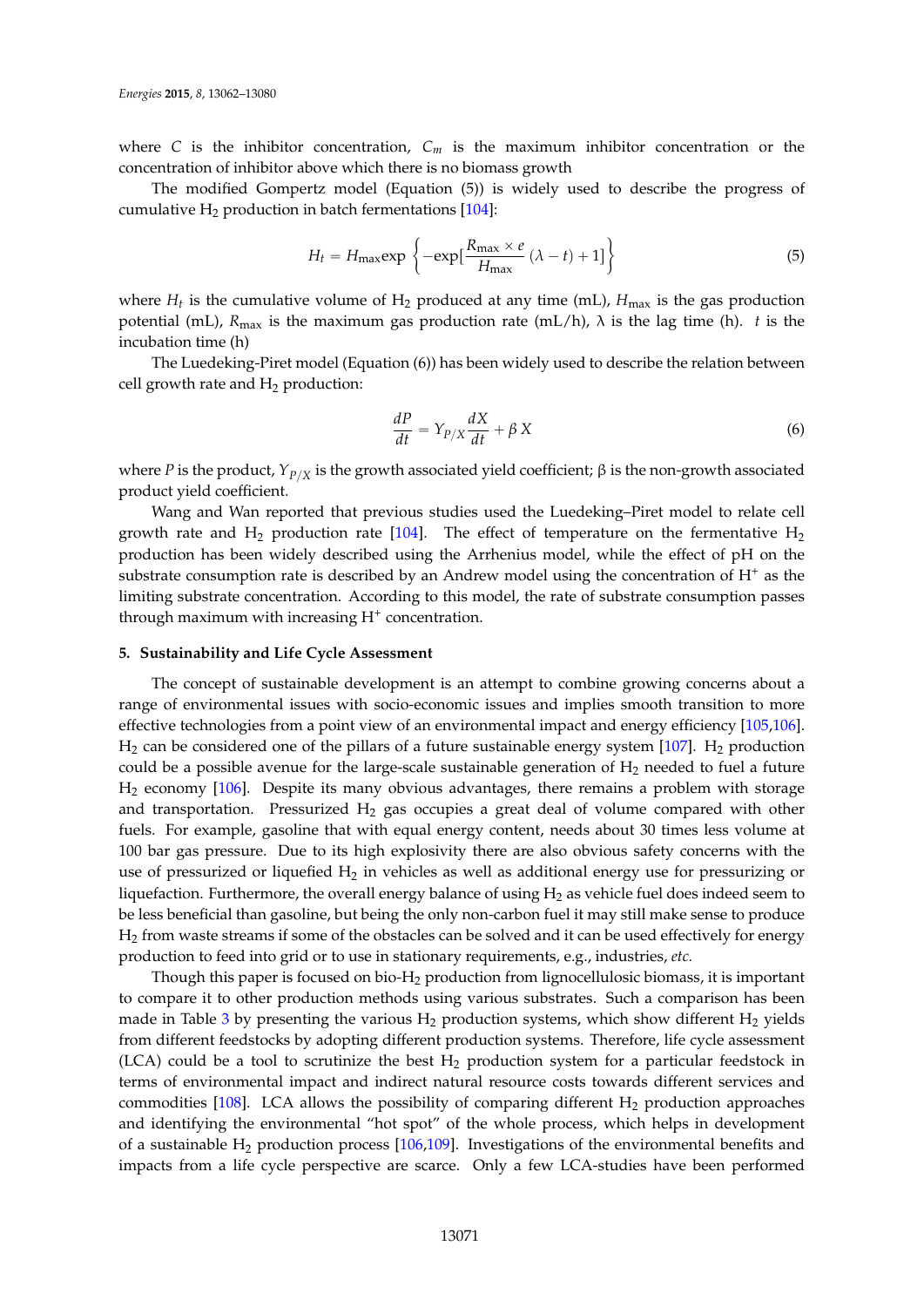specifically on H<sub>2</sub> production. The feedstocks investigated so far are steamed potato peel, wheat straw and sweet sorghum stalks [\[110–](#page-17-10)[112\]](#page-17-11).

| Reactor                           | <b>Feed Stock</b>                       | Maximum H <sub>2</sub> Yield                                         | Reference         |  |  |
|-----------------------------------|-----------------------------------------|----------------------------------------------------------------------|-------------------|--|--|
| Fermentation                      |                                         |                                                                      |                   |  |  |
|                                   |                                         | Dark fermentation                                                    |                   |  |  |
| <b>CSTR</b>                       | Starch                                  | $0.52$ L/h/L and 13.2 mmol $H2$ /g<br>total sugar                    | $[113]$           |  |  |
| Batch                             | Glycerol                                | $0.41$ mol $H2/$ mol glycerol                                        | $[114]$           |  |  |
| <b>FBR</b>                        | Sucrose                                 | 4.26 mol $H_2$ /mol sucrose                                          | $[115]$           |  |  |
| Batch                             | Food waste                              | 593 mL H <sub>2</sub> /g carbohydrate                                | $[116]$           |  |  |
| Fed-batch                         | Swine manure                            | $18.7 \times 10^{-3}$ g H <sub>2</sub> per g TVS                     | $[117]$           |  |  |
| Batch                             | Sucrose                                 | $4.3$ mol $H2/$ mol sucrose                                          | $[118]$           |  |  |
| Batch                             |                                         | 1.27, 1.46 and 1.51 mol $H2/substrate$                               | [119]             |  |  |
|                                   | Fructose, sorbitol, glucose             |                                                                      |                   |  |  |
| Fed-batch                         | Starch, glucose                         | 465 mL $H_2/g$ starch,<br>3.1 mol $H_2$ /mol glucose                 | $[120]$           |  |  |
| Batch                             | Food waste                              | $39.14$ mL $H2/g$ food waste<br>$(219.91 \text{ mL H}_2/VS_{added})$ | $[121]$           |  |  |
| Batch                             | Crude Glycerol                          | $64.24$ mmol $H2/L$ and<br>5.74 mmol H <sub>2</sub> /g COD consumed  | $[122]$           |  |  |
| Batch                             | Distillery wastewaters                  | $1 L H2/L$ medium                                                    | $[123]$           |  |  |
| Batch                             | Cheese whey                             | 94.2 L $H2/kgvs$                                                     | $[124]$           |  |  |
|                                   | Water hyacinth                          | 76.7 mL $H_2/g$ TVS was obtained at                                  |                   |  |  |
| Batch                             | (leaves and stems)                      | 20 g/L of water hyacinth                                             | $[125]$           |  |  |
| Batch                             | waste ground wheat                      | SHPR = $25.7$ mL H <sub>2</sub> /g cells/h                           | [126]             |  |  |
|                                   | solution                                |                                                                      |                   |  |  |
|                                   |                                         | Photo fermentation                                                   |                   |  |  |
| <b>CSTR</b>                       | <b>Sucrose</b>                          | 5.81 mol $H_2$ /mol hexose                                           | [127]             |  |  |
| Fed-batch operation               | Wheat starch                            | $201$ mL $H_2$ $g/L$ starch                                          | [128]             |  |  |
| Batch                             | Molasses                                | $0.50$ mmol $H_2/L_c$ h                                              | $[129]$           |  |  |
| Batch                             | Beet molasses                           | 10.5 mol $H2/$ mol sucrose                                           | $[52]$            |  |  |
|                                   |                                         |                                                                      |                   |  |  |
| Batch                             | <b>Black strap</b>                      | $8 \text{ mol H}_2/\text{mol}$ sucrose                               | [52]              |  |  |
| Batch                             | Sucrose                                 | 14 mol $H2$ /mol sucrose                                             | $\overline{521}$  |  |  |
| Batch                             | Ground wheat starch                     | 46 mL $H_2$ /g biomass/h, 1.23 mol<br>$H2/mol$ glucose               | $\left[51\right]$ |  |  |
| Batch                             | lignocellulose-derived<br>organic acids | $7$ mL $H_2$ /mL of the<br>fermentation effluent                     | $[130]$           |  |  |
|                                   |                                         | Photosynthesis                                                       |                   |  |  |
|                                   |                                         | <b>Direct Photolysis</b>                                             |                   |  |  |
|                                   |                                         |                                                                      |                   |  |  |
| Batch                             | Lactate                                 | $0.07$ mmol H <sub>2</sub> (l $\times$ h) or                         | $[131]$           |  |  |
|                                   |                                         | 54 mL/h· g dry weight                                                |                   |  |  |
|                                   |                                         | <b>Indirect Photolysis</b>                                           |                   |  |  |
| Batch                             | arabinose and xylose                    | $14.55$ mmol/g (arabinose);                                          | $[132]$           |  |  |
|                                   |                                         | $13.73$ mmol/g (xylose)                                              |                   |  |  |
|                                   |                                         | Thermochemical                                                       |                   |  |  |
|                                   |                                         | Gasification                                                         |                   |  |  |
| Continuous<br>supercritical water | glucose                                 | $10.5 - 11.2$ mol/mol glucose                                        | [133]             |  |  |
| gasification                      |                                         |                                                                      |                   |  |  |
|                                   |                                         | Partial Oxidation                                                    |                   |  |  |
| Batch                             | municipal sludge                        | Not reported the amount                                              | [134]             |  |  |
|                                   |                                         | Steam reforming                                                      |                   |  |  |
| molten carbonate fuel             |                                         |                                                                      |                   |  |  |
| cell (MCFC) system                | ethanol                                 | $5 \text{ mol H}_2/\text{mol}$ fed ethanol                           | [135]             |  |  |
|                                   |                                         | Cracking                                                             |                   |  |  |
|                                   |                                         |                                                                      |                   |  |  |
| fixed-bed quartz                  | Methane                                 | $500 \mu$ moles/min                                                  | $[136]$           |  |  |
| micro reactor                     |                                         |                                                                      |                   |  |  |
| Pyrolysis                         |                                         |                                                                      |                   |  |  |
| stainless steel tank              | Biomass (redwood                        | 65.39 g/Kg biomass for redwood                                       |                   |  |  |
| reactor                           | sawdust; cole stalk and rice            | sawdust; 40.0 g/Kg biomass for cole                                  | $[137]$           |  |  |
|                                   | husk) feed                              | stalk and rice husk                                                  |                   |  |  |
| Thermoelectrochemical             |                                         |                                                                      |                   |  |  |
| membrane electrode                |                                         | $0.4$ A/cm <sup>2</sup> at 0.835 V (H <sub>2</sub> production        |                   |  |  |
| assembly                          | sulfur dioxide                          | rate did not reported)                                               | $[138]$           |  |  |
| membrane electrode                | anhydrous hydrogen                      | 2.0 A/cm <sup>2</sup> at 1.91 V ( $H_2$ production                   |                   |  |  |
| assembly                          | bromide                                 | rate did not reported)                                               | [138]             |  |  |

**Table 3.** Comparison of different biohydrogen production systems.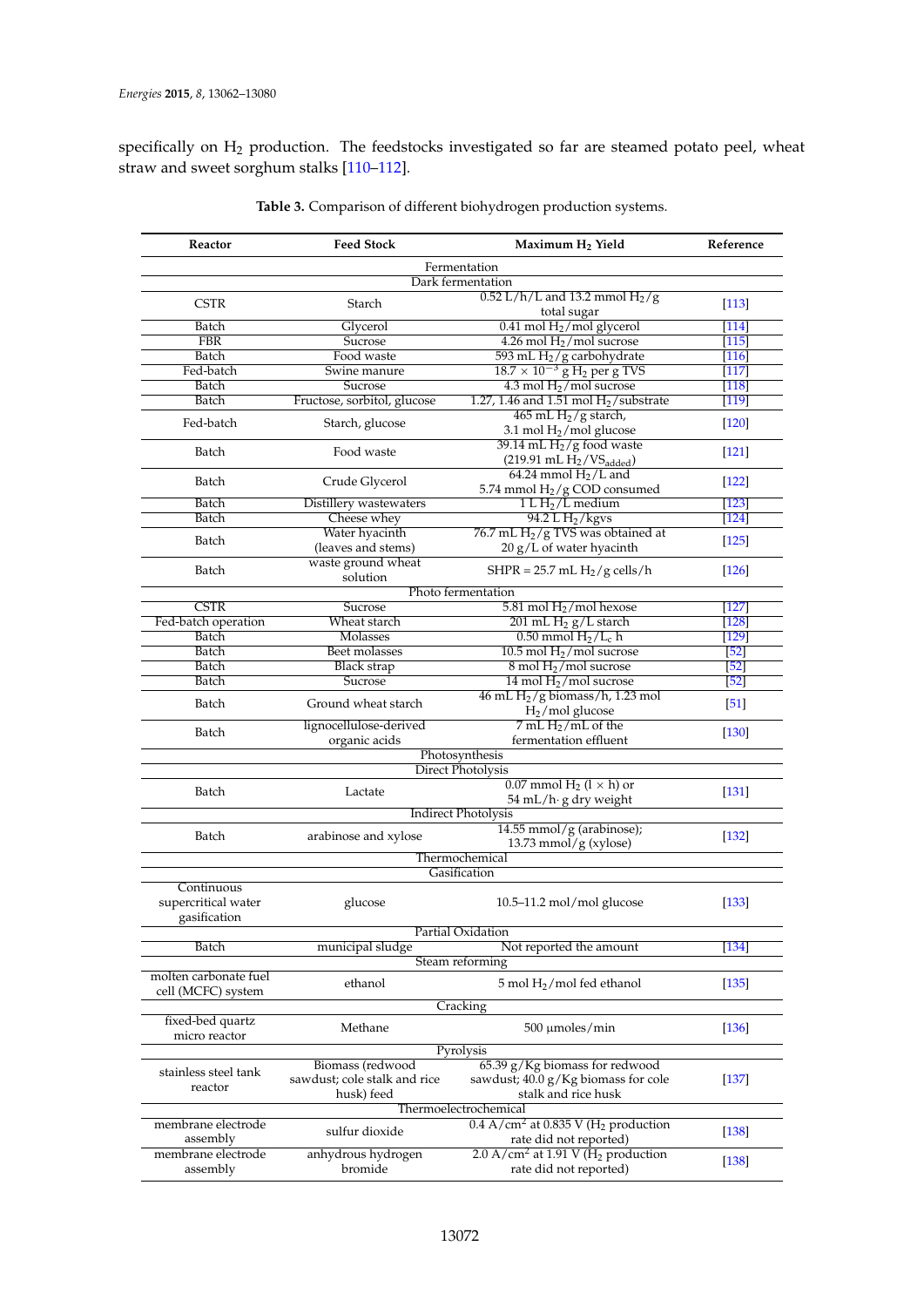<span id="page-11-0"></span>

| Reactor                                                                                                                                                                   | <b>Feed Stock</b><br>Maximum H <sub>2</sub> Yield |                                                                                                                                                                           | Reference |  |  |  |
|---------------------------------------------------------------------------------------------------------------------------------------------------------------------------|---------------------------------------------------|---------------------------------------------------------------------------------------------------------------------------------------------------------------------------|-----------|--|--|--|
| Electrochemical                                                                                                                                                           |                                                   |                                                                                                                                                                           |           |  |  |  |
| Electrolysis                                                                                                                                                              |                                                   |                                                                                                                                                                           |           |  |  |  |
| The $BiOx - TiO2$<br>electrode and<br>stainless steel (SS,<br>Hastelloy C-22) were<br>used as an anode and<br>a cathode in the<br>electrochemical<br>system, respectively | arsenite $(As(III))$                              | $9.4 \mu$ moles/min                                                                                                                                                       | [139]     |  |  |  |
| Photoelectrolysis                                                                                                                                                         |                                                   |                                                                                                                                                                           |           |  |  |  |
| The $TiO2(ns)$ was<br>prepared in the form<br>of a sol-gel                                                                                                                | photoelectrode system<br>$TiO2(ns)-VO2$           | 6 L·h <sup>-1</sup> ·m <sup>-2</sup> for the TiO <sub>2</sub> (ns); 13.0<br>L· $h^{-1}$ · m <sup>-2</sup> for the TiO <sub>2</sub> (ns)-VO <sub>2</sub><br>photoelectrode | [140]     |  |  |  |

**Table 3.** *Cont*.

In connection with a European research study, HYVOLUTION, the life cycle environmental impacts of pilot production of  $H_2$  through thermophilic fermentation, and photo fermentation of potato peel was compared to production of  $H_2$  from natural gas through steam methane reforming  $(SMR)$  [\[112\]](#page-17-11). It was demonstrated that the bio-H<sub>2</sub> production had approximately 5.7 times higher environmental impacts (negative impacts on the environment) than a centralized SMR. The processes involved in steam (pretreatment), phosphate buffer (used in photo fermentation) and potassium hydroxide (used in thermophilic fermentation), were the main causes of the environmental impact (98.3%). Recirculation of the sewage reduces the environmental impacts considerably to having only approximately two times more environmental impact than SMR. If instead biomethane were produced for use in the SMR the environmental impact would be reduced to less than 1/3 of the traditional SMR [\[112\]](#page-17-11). On the other hand alternative use of the peel would be as animal feed and Djomo *et al.* showed that the production of bio-H<sub>2</sub> is more beneficial than the use as animal feed by a factor of 2–3 [\[110\]](#page-17-10). In a more recent study Djomo and Blumberga investigated potential differences in environmental performance between the three different feedstocks [\[111\]](#page-17-22). They performed a "well-to-tank" study *i.e.*, the system boundary is at supplying H<sub>2</sub> to road vehicles meaning that the combustion and transportation of  $H_2$  in the vehicles, was not included. Further, the production of feedstock was excluded as they are considered wastes. Their conclusion is in contrast to the earlier study they find that  $H_2$  produced from any of the feedstock reduced GHG-emissions by approximately 55% compared to SMR and a few percent less for gasoline. When the subsequent use of the remains from the  $H_2$  production were considered as animal feed, an environmental benefit could be observed. The energy ratio calculated was 1.08–1.17, *i.e.*, the energy gain is between 8 and 17%. Though steamed potato peel was slightly better, no significant environmental differences were observed between the feedstocks [\[111\]](#page-17-22). The results compare well with those of Manish and Banerjee who investigated the energy balance of  $H_2$  and found an energy ratio of 3.1 (excluding the gas treatment and the compressing) [\[57\]](#page-15-1).

The conclusion from these studies from an environmental view point is that the production of  $H_2$ for renewable energy production from potato peel could be preferred to using SMR or as direct animal feed due to the lesser environmental impacts. The LCA studies can further be used for identification of the main environmental improvements in the technology development (e.g., recirculation of the sewage and reuse of the remains for animal feed). The LCA of  $H_2$  is very important before taking them into consideration for commercial scale production and policy decisions on  $H_2$  promotion.

# **6. Future Directions and Perspectives**

One option proposed to lower feedstock costs is to identify microbes that can directly utilize hemicellulose and cellulose [\[26\]](#page-13-13). This would eliminate the need for cellulase enzymes and simplify biomass pretreatment. As cellulose is the most abundant biopolymer in the world [\[141\]](#page-18-18), its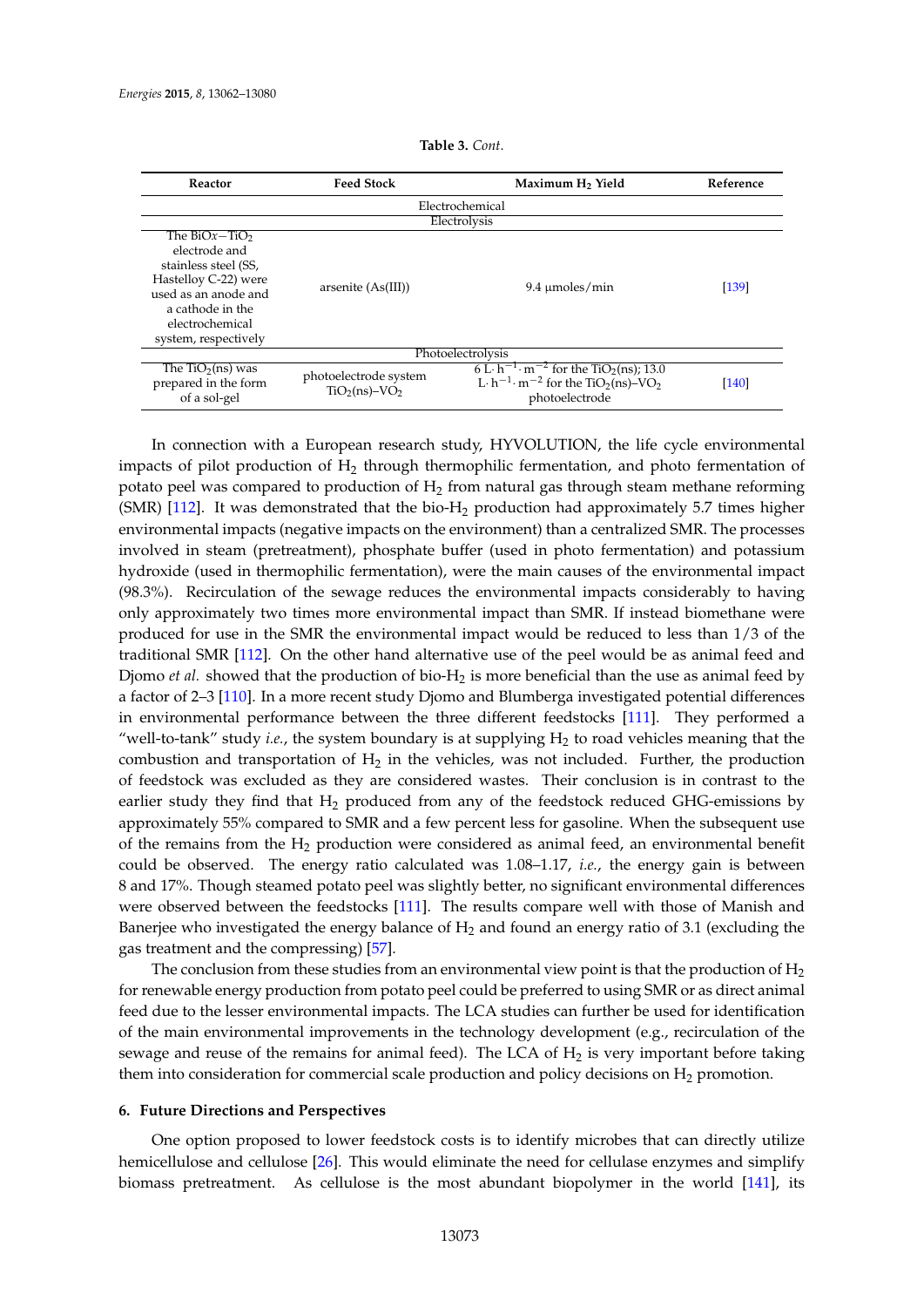bioconversion provides a viable approach to produce renewable  $H_2$  from organic matter. The combined dark fermentation coupling with photo fermentation, or dark fermentation coupling with bioelectrohydrogenesis is a promising  $H_2$  production process from lignocellulosic biomass if the technological barriers can be overcome [\[12\]](#page-13-2). Overall, to develop a mature  $H_2$  production technology, bioconversion performance from lignocellulosic biomass need to be further improved in terms of production rates, cost-effectiveness, and system scale-up. Based on the limited number of LCA studies done on  $H_2$  production, it can be assumed that the bioconversion of lignocelluloses-to- $H_2$ on industrial scale is a feasible option to produce  $H_2$  via biotechnology. However, more in-depth studies need to be carried out to confirm this.

# **7. Conclusions**

Although considerable progress has been made on  $H_2$  production from lignocellulosic biomass, several challenges remain for its commercial application. Among the various techniques available for H<sup>2</sup> production from lignocellulosic biomass, dark fermentation seems to have an edge over the others and is the closest to commercialization. Photo fermentation is the next best option, though it has to overcome the problems associated with reactor design and operation. Bioelectrochemical H<sup>2</sup> production is still in its infancy and needs much more research and development. The kinetic models for H<sup>2</sup> production provide insights on substrate utilization and factors limiting higher yields. The models will help in scale up studies for validating the proposed data and later on with the experimental data. The few environmental assessment studies performed from a LCA perspective show that H<sup>2</sup> production from lignocellulosic biomass also may be preferable to other renewable energy production pathways. Such studies can furthermore help identifying technological improvement options. The results of LCA studies could also help policy makers in taking decision on policies related to promotion of renewable energy.

**Author Contributions:** Anoop Singh and Deepak Pant originated the manuscript idea, created the outline, wrote parts of the manuscript and did the final editing. Surajbhan Sevda and Ibrahim M. Abu Reesh wrote about the modelling aspect and prepared the final revised draft. Karolien Vanbroekhoven and Dheeraj Rathore contributed to different sections of the manuscript mainly microbial electrolysis and sustainability.

**Conflicts of Interest:** The authors declare no conflict of interest.

# **References**

- <span id="page-12-0"></span>1. Prasad, S.; Singh, A.; Joshi, H.C. Ethanol as an alternative fuel from agricultural, industrial and urban residues. *Resour. Conserv. Recycl.* **2007**, *50*, 1–39. [\[CrossRef\]](http://dx.doi.org/10.1016/j.resconrec.2006.05.007)
- 2. Prasad, S.; Singh, A.; Joshi, H.C. Ethanol production from sweet sorghum syrup for utilization as automotive fuel in India. *Energy Fuels* **2007**, *21*, 2415–2420. [\[CrossRef\]](http://dx.doi.org/10.1021/ef060328z)
- 3. Pant, D.; Van Bogaert, G.; Diels, L.; Vanbroekhoven, K. A review of the substrates used in microbial fuel cells (MFCs) for sustainable energy production. *Bioresour. Technol.* **2010**, *101*, 1533–1543. [\[CrossRef\]](http://dx.doi.org/10.1016/j.biortech.2009.10.017) [\[PubMed\]](http://www.ncbi.nlm.nih.gov/pubmed/19892549)
- 4. Pant, D.; Singh, A.; van Bogaert, G.; Gallego, Y.A.; Diels, L.; Vanbroekhoven, K. An introduction to the life cycle assessment (LCA) of bioelectrochemical systems (BES) for sustainable energy and product generation: Relevance and key aspects. *Renew. Sustain. Energy Rev.* **2011**, *15*, 1305–1313. [\[CrossRef\]](http://dx.doi.org/10.1016/j.rser.2010.10.005)
- 5. Singh, A.; Smyth, B.M.; Murphy, J.D. A biofuel strategy for Ireland with an emphasis on production of biomethane and minimization of land-take. *Renew. Sustain. Energy Rev.* **2010**, *14*, 277–288. [\[CrossRef\]](http://dx.doi.org/10.1016/j.rser.2009.07.004)
- 6. Singh, A.; Pant, D.; Korres, N.E.; Nizami, A.; Prasad, S.; Murphy, J.D. Key issues in life cycle assessment of ethanol production from lignocellulosic biomass: Challenges and perspectives. *Bioresour. Technol.* **2010**, *101*, 5003–5012. [\[CrossRef\]](http://dx.doi.org/10.1016/j.biortech.2009.11.062) [\[PubMed\]](http://www.ncbi.nlm.nih.gov/pubmed/20015644)
- <span id="page-12-1"></span>7. Singh, A.; Nigam, P.S.; Murphy, J.D. Renewable fuels from algae: An answer to debatable land based fuels. *Bioresour. Technol.* **2011**, *102*, 10–16. [\[CrossRef\]](http://dx.doi.org/10.1016/j.biortech.2010.06.032) [\[PubMed\]](http://www.ncbi.nlm.nih.gov/pubmed/20615690)
- <span id="page-12-2"></span>8. Hallenbeck, P.C.; Ghosh, D. Advances in fermentative biohydrogen production: The way forward? *Trends Biotechnol.* **2009**, *27*, 287–297. [\[CrossRef\]](http://dx.doi.org/10.1016/j.tibtech.2009.02.004) [\[PubMed\]](http://www.ncbi.nlm.nih.gov/pubmed/19329204)
- <span id="page-12-3"></span>9. Ball, M.; Wietschel, M. The future of hydrogen—Opportunities and challenges. *Int. J. Hydrog. Energy* **2009**, *34*, 615–627. [\[CrossRef\]](http://dx.doi.org/10.1016/j.ijhydene.2008.11.014)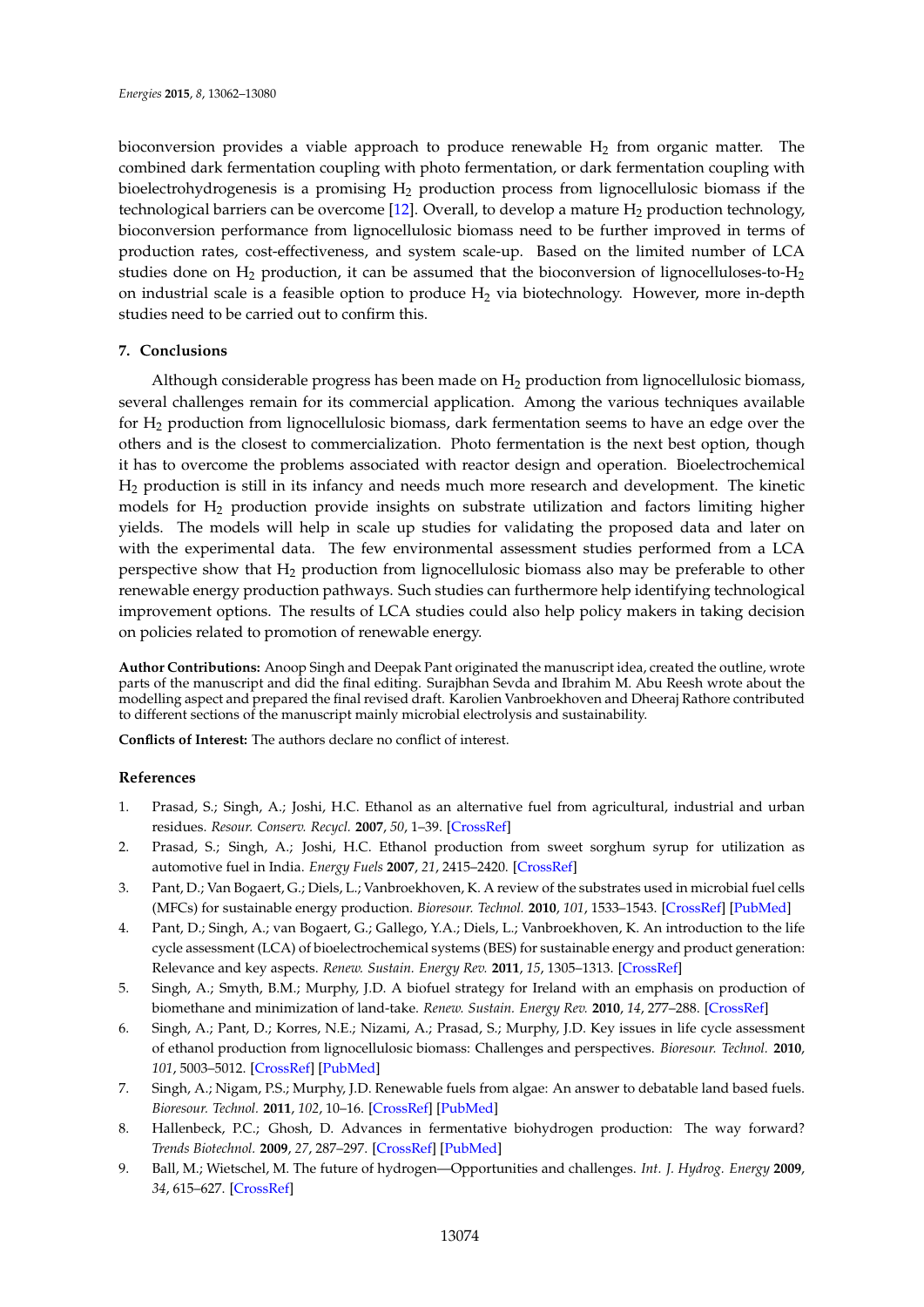- <span id="page-13-0"></span>10. Perera, K.R.J.; Ketheesan, B.; Gadhamshetty, V.; Nirmalakhandan, N. Fermentative biohydrogen production: Evaluation of net energy gain. *Int. J. Hydrog. Energy* **2010**, *35*, 12224–12233. [\[CrossRef\]](http://dx.doi.org/10.1016/j.ijhydene.2010.08.037)
- <span id="page-13-1"></span>11. Kovacs, K.; Maroti, G.; Rakhely, G. A novel approach for biohydrogen production. *Int. J. Hydrog. Energy* **2006**, *31*, 1460–1468. [\[CrossRef\]](http://dx.doi.org/10.1016/j.ijhydene.2006.06.011)
- <span id="page-13-2"></span>12. Ren, N.; Wang, A.; Cao, G.; Xu, J.; Gao, L. Bioconversion of lignocellulosic biomass to hydrogen: Potential and challenges. *Biotechnol. Adv.* **2009**, *27*, 1051–1060. [\[CrossRef\]](http://dx.doi.org/10.1016/j.biotechadv.2009.05.007) [\[PubMed\]](http://www.ncbi.nlm.nih.gov/pubmed/19463936)
- <span id="page-13-3"></span>13. Kumar, N.; Das, D. Enhancement of hydrogen production by Enterobacter cloacae IIT-BT 08. *Process Biochem.* **2000**, *35*, 589–593. [\[CrossRef\]](http://dx.doi.org/10.1016/S0032-9592(99)00109-0)
- 14. Chen, C.C.; Lin, C.Y.; Chang, J.S. Kinetics of hydrogen production with continuous anaerobic cultures utilizing sucrose as the limiting substrate. *Appl. Microbiol. Biotechnol.* **2001**, *57*, 56–64. [\[PubMed\]](http://www.ncbi.nlm.nih.gov/pubmed/11693934)
- 15. Ginkel, S.V.; Sung, S.; Lay, J.J. Biohydrogen production as a function of pH and substrate concentration. *Environ. Sci. Technol.* **2001**, *35*, 4726–4730. [\[CrossRef\]](http://dx.doi.org/10.1021/es001979r) [\[PubMed\]](http://www.ncbi.nlm.nih.gov/pubmed/11775145)
- 16. Xing, D.; Ren, N.; Li, Q.; Lin, M.; Wang, A.; Zhao, L. Ethanoligenens harbinense gen. nov., sp. nov., isolated from molasses wastewater. *Int. J. Syst. Evolut. Microbiol.* **2006**, *56*, 755–760. [\[CrossRef\]](http://dx.doi.org/10.1099/ijs.0.63926-0) [\[PubMed\]](http://www.ncbi.nlm.nih.gov/pubmed/16585689)
- <span id="page-13-4"></span>17. Wang, L.; Zhou, Q.; Li, F. Avoiding propionic acid accumulation in the anaerobic process for biohydrogen production. *Biomass Bioenergy* **2006**, *30*, 177–182. [\[CrossRef\]](http://dx.doi.org/10.1016/j.biombioe.2005.11.010)
- <span id="page-13-5"></span>18. Ren, N.; Cao, G.; Guo, W.; Wang, A.; Zhu, Y.; Liu, B.; Xu, J. Biological hydrogen production from corn stover by moderately thermophile Thermoanaerobacterium thermosaccharolyticum W16. *Int. J. Hydrog. Energy* **2010**, *35*, 2708–2712. [\[CrossRef\]](http://dx.doi.org/10.1016/j.ijhydene.2009.04.044)
- <span id="page-13-6"></span>19. De Vrije, T.; de Haas, G.; Tan, G.B.; Keijsers, E.R.; Claassen, P.A.M. Pretreatment of Miscanthus for hydrogen production by Thermotoga elfii. *Int. J. Hydrog. Energy* **2002**, *27*, 1381–1390. [\[CrossRef\]](http://dx.doi.org/10.1016/S0360-3199(02)00124-6)
- <span id="page-13-7"></span>20. Ntaikou, I.; Gavala, H.N.; Kornaros, M.; Lyberatos, G. Hydrogen production from sugars and sweet sorghum biomass using Ruminococcus albus. *Int. J. Hydrog. Energy* **2008**, *33*, 1153–1163. [\[CrossRef\]](http://dx.doi.org/10.1016/j.ijhydene.2007.10.053)
- <span id="page-13-8"></span>21. Kapdan, I.K.; Kargi, F. Bio-hydrogen production from waste materials. *Enzym. Microb. Technol.* **2006**, *38*, 569–582. [\[CrossRef\]](http://dx.doi.org/10.1016/j.enzmictec.2005.09.015)
- <span id="page-13-9"></span>22. Kalinci, Y.; Hepbasli, A.; Dincer, I. Biomass-based hydrogen production: A review and analysis. *Int. J. Hydrog. Energy* **2009**, *34*, 8799–8817. [\[CrossRef\]](http://dx.doi.org/10.1016/j.ijhydene.2009.08.078)
- <span id="page-13-10"></span>23. Kraemer, J.T.; Bagley, D.M. Improving the yield from fermentative hydrogen production. *Biotechnol. Lett.* **2007**, *29*, 685–695. [\[CrossRef\]](http://dx.doi.org/10.1007/s10529-006-9299-9) [\[PubMed\]](http://www.ncbi.nlm.nih.gov/pubmed/17279447)
- <span id="page-13-11"></span>24. Wang, J.; Wan, W. Factors influencing fermentative hydrogen production: A review. *Int. J. Hydrog. Energy* **2009**, *34*, 799–811. [\[CrossRef\]](http://dx.doi.org/10.1016/j.ijhydene.2008.11.015)
- <span id="page-13-12"></span>25. Cournac, L.; Sarma, P.M.; Fontecave, M. Biohydrogen: From Basic Concepts to Technology. *Int. J. Hydrog. Energy* **2010**, *35*, 10638. [\[CrossRef\]](http://dx.doi.org/10.1016/j.ijhydene.2010.07.096)
- <span id="page-13-13"></span>26. Turner, J.; Sverdrup, G.; Mann, M.K.; Maness, P.C.; Kroposki, B.; Ghirardi, M.; Evans, R.J.; Blake, D. Renewable hydrogen production. *Int. J. Energy Res.* **2008**, *32*, 379–407. [\[CrossRef\]](http://dx.doi.org/10.1002/er.1372)
- <span id="page-13-14"></span>27. Bartacek, J.; Zabranska, J.; Lens, P.N. Developments and constraints in fermentative hydrogen production. *Biofuels Bioprod. Biorefining* **2007**, *1*, 201–214. [\[CrossRef\]](http://dx.doi.org/10.1002/bbb.17)
- <span id="page-13-15"></span>28. Nielsen, A.T.; Amandusson, H.; Bjorklund, R.; Dannetun, H.; Ejlertsson, J.; Ekedahl, L.G.; Lundström, I.; Svensson, B.H. Hydrogen production from organic waste. *Int. J. Hydrog. Energy* **2001**, *26*, 547–550. [\[CrossRef\]](http://dx.doi.org/10.1016/S0360-3199(00)00125-7)
- 29. Kim, S.H.; Shin, H.S. Effects of base-pretreatment on continuous enriched culture for hydrogen production from food waste. *Int. J. Hydrog. Energy* **2008**, *33*, 5266–5274. [\[CrossRef\]](http://dx.doi.org/10.1016/j.ijhydene.2008.05.010)
- <span id="page-13-16"></span>30. Kim, D.H.; Kim, S.H.; Shin, H.S. Hydrogen fermentation of food waste without inoculum addition. *Enzyme Microb. Technol.* **2009**, *45*, 181–187. [\[CrossRef\]](http://dx.doi.org/10.1016/j.enzmictec.2009.06.013)
- <span id="page-13-17"></span>31. Ren, N.; Li, J.; Li, B.; Wang, Y.; Liu, S. Biohydrogen production from molasses by anaerobic fermentation with a pilot-scale bioreactor system. *Int. J. Hydrog. Energy* **2006**, *31*, 2147–2157. [\[CrossRef\]](http://dx.doi.org/10.1016/j.ijhydene.2006.02.011)
- <span id="page-13-18"></span>32. Li, J.; Li, B.; Zhu, G.; Ren, N.; Bo, L.; He, J. Hydrogen production from diluted molasses by anaerobic hydrogen producing bacteria in an anaerobic baffled reactor (ABR). *Int. J. Hydrog. Energy* **2007**, *32*, 3274–3283. [\[CrossRef\]](http://dx.doi.org/10.1016/j.ijhydene.2007.04.023)
- <span id="page-13-19"></span>33. Yang, P.; Zhang, R.; Mcgarvey, J.; Benemann, J. Biohydrogen production from cheese processing wastewater by anaerobic fermentation using mixed microbial communities. *Int. J. Hydrog. Energy* **2007**, *32*, 4761–4771. [\[CrossRef\]](http://dx.doi.org/10.1016/j.ijhydene.2007.07.038)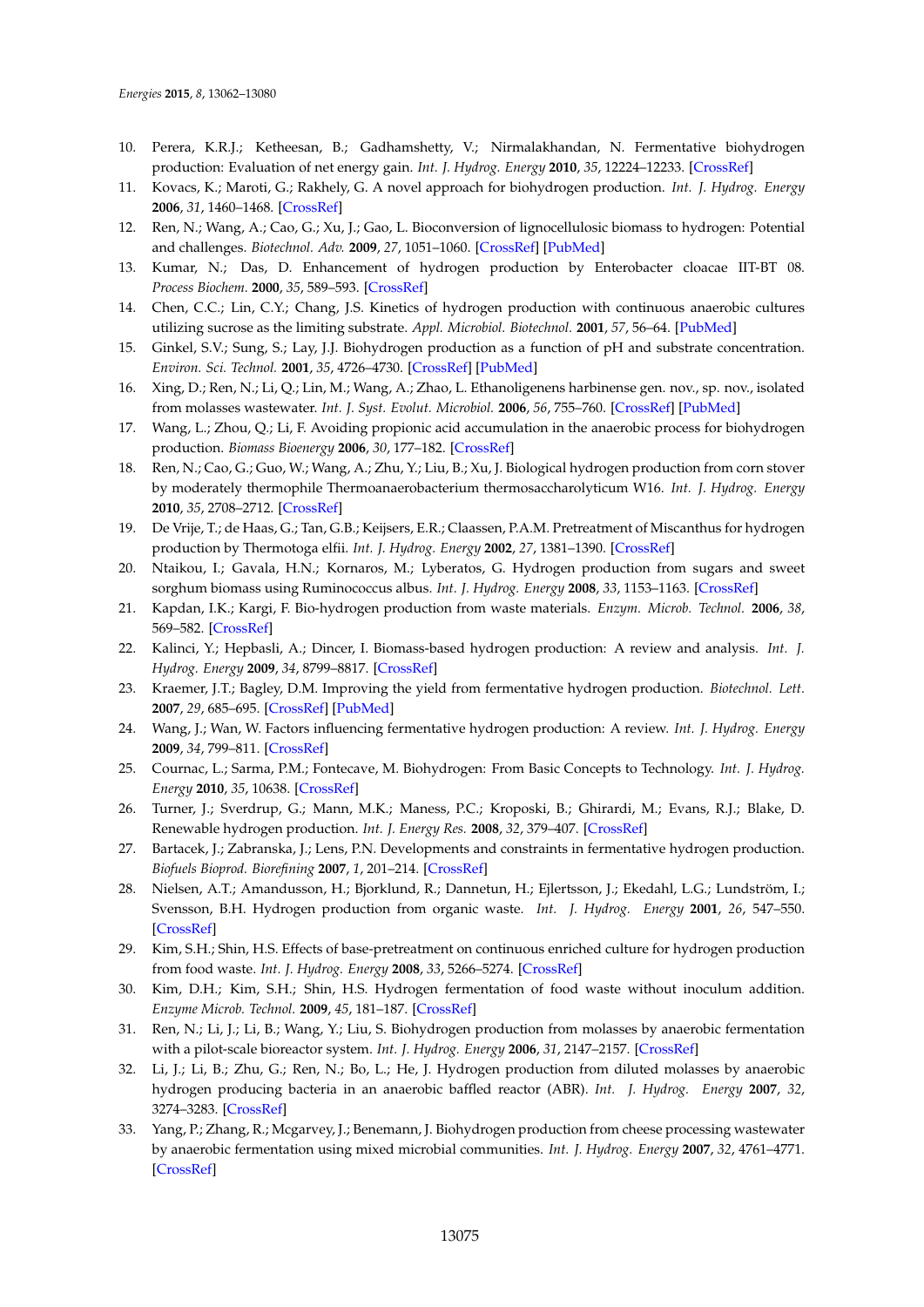- <span id="page-14-0"></span>34. Azbar, N.; Çetinkaya Dokgöz, F.T.; Keskin, T.; Korkmaz, K.S.; Syed, H.M. Continuous fermentative hydrogen production from cheese whey wastewater under thermophilic anaerobic conditions. *Int. J. Hydrog. Energy* **2009**, *34*, 7441–7447. [\[CrossRef\]](http://dx.doi.org/10.1016/j.ijhydene.2009.04.032)
- <span id="page-14-1"></span>35. Lay, J.J. Modeling and optimization of anaerobic digested sludge converting starch to hydrogen. *Biotechnol. Bioeng.* **2000**, *63*, 269–278. [\[CrossRef\]](http://dx.doi.org/10.1002/(SICI)1097-0290(20000505)68:3<269::AID-BIT5>3.0.CO;2-T)
- <span id="page-14-2"></span>36. Ueno, Y.; Haruta, S.; Ishii, M.; Igarashi, Y. Microbial community in anaerobic hydrogen-producing microflora enriched from sludge compost. *Appl. Microbiol. Biotechnol.* **2001**, *57*, 555–562. [\[PubMed\]](http://www.ncbi.nlm.nih.gov/pubmed/11762604)
- <span id="page-14-3"></span>37. Lin, C.Y.; Cheng, C.H. Fermentative hydrogen production from xylose using anaerobic mixed microflora. *Int. J. Hydrog. Energy* **2006**, *31*, 832–840. [\[CrossRef\]](http://dx.doi.org/10.1016/j.ijhydene.2005.08.010)
- <span id="page-14-4"></span>38. Hussy, I.; Hawkes, F.R.; Dinsdale, R.; Hawkes, D.L. Continuous fermentative hydrogen production from sucrose and sugarbeet. *Int. J. Hydrog. Energy* **2005**, *30*, 471–483. [\[CrossRef\]](http://dx.doi.org/10.1016/j.ijhydene.2004.04.003)
- <span id="page-14-5"></span>39. Wang, C.H.; Lin, P.J.; Chang, J.S. Fermentative conversion of sucrose and pineapple waste into hydrogen gas in phosphate-buffered culture seeded with municipal sewage sludge. *Process Biochem.* **2006**, *41*, 1353–1358. [\[CrossRef\]](http://dx.doi.org/10.1016/j.procbio.2006.01.016)
- <span id="page-14-6"></span>40. Fan, K.S.; Kan, N.R.; Lay, J.J. Effect of hydraulic retention time on anaerobic hydrogenesis in CSTR. *Bioresour. Technol.* **2006**, *97*, 84–89. [\[CrossRef\]](http://dx.doi.org/10.1016/j.biortech.2005.02.014) [\[PubMed\]](http://www.ncbi.nlm.nih.gov/pubmed/16154506)
- <span id="page-14-7"></span>41. Hawkes, F.R.; Dinsdale, R.; Hawkes, D.L.; Hussy, I. Sustainable fermentative hydrogen production: Challenges for process optimisation. *Int. J. Hydrog. Energy* **2002**, *27*, 1339–1347. [\[CrossRef\]](http://dx.doi.org/10.1016/S0360-3199(02)00090-3)
- <span id="page-14-8"></span>42. Hawkes, F.R.; Hussy, I.; Kyazze, G.; Dinsdale, R.; Hawkes, D.L. Continuous dark fermentative hydrogen production by mesophilic microflora: Principles and progress. *Int. J. Hydrog. Energy* **2007**, *32*, 172–184. [\[CrossRef\]](http://dx.doi.org/10.1016/j.ijhydene.2006.08.014)
- <span id="page-14-9"></span>43. Varanasi, J.L.; Roy, S.; Pandit, S.; Das, D. Improvement of energy recovery from cellobiose by thermophillic dark fermentative hydrogen production followed by microbial fuel cell. *Int. J. Hydrog. Energy* **2015**, *40*, 8311–8321. [\[CrossRef\]](http://dx.doi.org/10.1016/j.ijhydene.2015.04.124)
- <span id="page-14-10"></span>44. Angenent, L.T.; Karim, K.; Al-Dahhan, M.H.; Wrenn, B.A.; Domíguez-Espinosa, R. Production of bioenergy and biochemicals from industrial and agricultural wastewater. *Trends Biotechnol.* **2004**, *22*, 477–485. [\[CrossRef\]](http://dx.doi.org/10.1016/j.tibtech.2004.07.001) [\[PubMed\]](http://www.ncbi.nlm.nih.gov/pubmed/15331229)
- <span id="page-14-11"></span>45. Levin, D. Biohydrogen production: Prospects and limitations to practical application. *Int. J. Hydrog. Energy* **2004**, *29*, 173–185. [\[CrossRef\]](http://dx.doi.org/10.1016/S0360-3199(03)00094-6)
- <span id="page-14-12"></span>46. Dipasquale, L.; D'Ippolito, G.; Fontana, A. Capnophilic lactic fermentation and hydrogen synthesis by Thermotoga neapolitana: An unexpected deviation from the dark fermentation model. *Int. J. Hydrog. Energy* **2014**, *39*, 4857–4862. [\[CrossRef\]](http://dx.doi.org/10.1016/j.ijhydene.2013.12.183)
- <span id="page-14-13"></span>47. Pradhan, N.; Dipasquale, L.; D'Ippolito, G.; Panico, A.; Lens, P.N.L.; Esposito, G.; Fontana, A. Hydrogen production by the thermophilic bacterium thermotoga neapolitana. *Int. J. Mol. Sci.* **2015**, *16*, 12578–12600. [\[CrossRef\]](http://dx.doi.org/10.3390/ijms160612578) [\[PubMed\]](http://www.ncbi.nlm.nih.gov/pubmed/26053393)
- <span id="page-14-14"></span>48. Basak, N.; Das, D. The prospect of purple non-sulfur (PNS) photosynthetic bacteria for hydrogen production: The present state of the art. *World J. Microbiol. Biotechnol.* **2007**, *23*, 31–42. [\[CrossRef\]](http://dx.doi.org/10.1007/s11274-006-9190-9)
- <span id="page-14-15"></span>49. Redwood, M.D.; Paterson-Beedle, M.; MacAskie, L.E. Integrating dark and light bio-hydrogen production strategies: Towards the hydrogen economy. *Rev. Environ. Sci. Biotechnol.* **2009**, *8*, 149–185. [\[CrossRef\]](http://dx.doi.org/10.1007/s11157-008-9144-9)
- <span id="page-14-16"></span>50. Holladay, J.D.; Hu, J.; King, D.L.; Wang, Y. An overview of hydrogen production technologies. *Catal. Today* **2009**, *139*, 244–260. [\[CrossRef\]](http://dx.doi.org/10.1016/j.cattod.2008.08.039)
- <span id="page-14-17"></span>51. Kapdan, I.K.; Kargi, F.; Oztekin, R.; Argun, H. Bio-hydrogen production from acid hydrolyzed wheat starch by photo-fermentation using different Rhodobacter sp. *Int. J. Hydrog. Energy* **2009**, *34*, 2201–2207. [\[CrossRef\]](http://dx.doi.org/10.1016/j.ijhydene.2009.01.017)
- <span id="page-14-18"></span>52. Keskin, T.; Hallenbeck, P.C. Hydrogen production from sugar industry wastes using single-stage photofermentation. *Bioresour. Technol.* **2012**, *112*, 131–136. [\[CrossRef\]](http://dx.doi.org/10.1016/j.biortech.2012.02.077) [\[PubMed\]](http://www.ncbi.nlm.nih.gov/pubmed/22420990)
- <span id="page-14-19"></span>53. Nath, K.; Das, D. Improvement of fermentative hydrogen production: Various approaches. *Appl. Microbiol. Biotechnol.* **2004**, *65*, 520–529. [\[CrossRef\]](http://dx.doi.org/10.1007/s00253-004-1644-0) [\[PubMed\]](http://www.ncbi.nlm.nih.gov/pubmed/15378294)
- <span id="page-14-20"></span>54. Liu, B.F.; Ren, N.Q.; Xie, G.J.; Ding, J.; Guo, W.Q.; Xing, D.F. Enhanced bio-hydrogen production by the combination of dark- and photo-fermentation in batch culture. *Bioresour. Technol.* **2010**, *101*, 5325–5329. [\[CrossRef\]](http://dx.doi.org/10.1016/j.biortech.2010.02.024) [\[PubMed\]](http://www.ncbi.nlm.nih.gov/pubmed/20202826)
- <span id="page-14-21"></span>55. Logan, B.E. *Microbial Fuel Cell*; Wiley & Sons, Inc.: Hoboken, NJ, USA, 2008.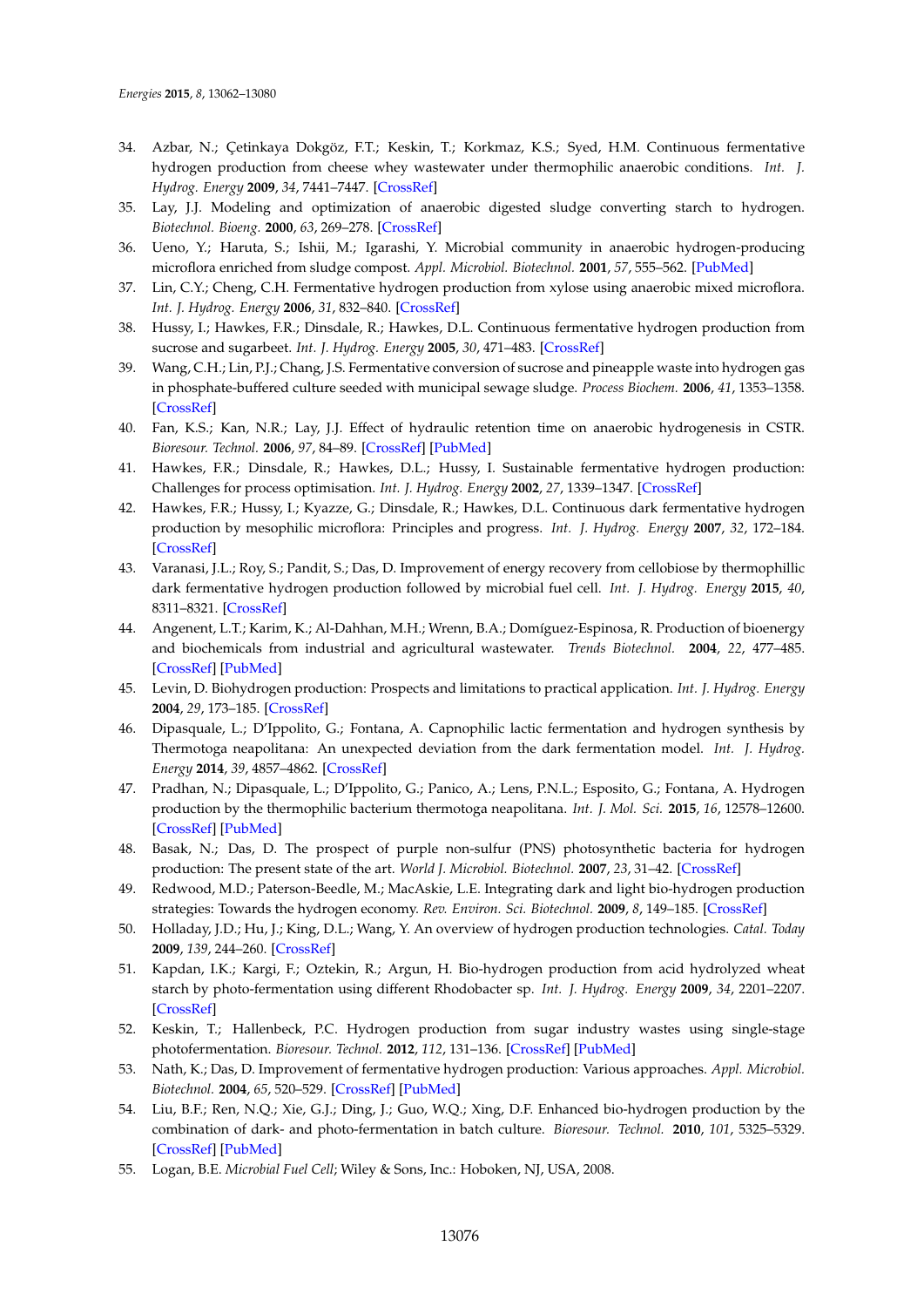- <span id="page-15-0"></span>56. Rozendal, R.; Hamelers, H.; Euverink, G.; Metz, S.; Buisman, C. Principle and perspectives of hydrogen production through biocatalyzed electrolysis. *Int. J. Hydrog. Energy* **2006**, *31*, 1632–1640. [\[CrossRef\]](http://dx.doi.org/10.1016/j.ijhydene.2005.12.006)
- <span id="page-15-1"></span>57. Manish, S.; Banerjee, R. Comparison of biohydrogen production processes. *Int. J. Hydrog. Energy* **2008**, *33*, 279–286. [\[CrossRef\]](http://dx.doi.org/10.1016/j.ijhydene.2007.07.026)
- <span id="page-15-2"></span>58. Cusick, R.D.; Bryan, B.; Parker, D.S.; Merrill, M.D.; Mehanna, M.; Kiely, P.D.; Liu, G.; Logan, B.E. Performance of a pilot-scale continuous flow microbial electrolysis cell fed winery wastewater. *Appl. Microbiol. Biotechnol.* **2011**, *89*, 2053–2063. [\[CrossRef\]](http://dx.doi.org/10.1007/s00253-011-3130-9) [\[PubMed\]](http://www.ncbi.nlm.nih.gov/pubmed/21305277)
- <span id="page-15-3"></span>59. Kadier, A.; Simayi, Y.; Kalil, M.S.; Abdeshahian, P.; Hamid, A.A. A review of the substrates used in microbial electrolysis cells (MECs) for producing sustainable and clean hydrogen gas. *Renew. Energy* **2014**, *71*, 466–472. [\[CrossRef\]](http://dx.doi.org/10.1016/j.renene.2014.05.052)
- <span id="page-15-4"></span>60. Ren, L.; Siegert, M.; Ivanov, I.; Pisciotta, J.M.; Logan, B.E. Treatability studies on different refinery wastewater samples using high-throughput microbial electrolysis cells (MECs). *Bioresour. Technol.* **2013**, *136*, 322–328. [\[CrossRef\]](http://dx.doi.org/10.1016/j.biortech.2013.03.060) [\[PubMed\]](http://www.ncbi.nlm.nih.gov/pubmed/23567698)
- <span id="page-15-5"></span>61. Hu, H.; Fan, Y.; Liu, H. Hydrogen production in single-chamber tubular microbial electrolysis cells using non-precious-metal catalysts. *Int. J. Hydrog. Energy* **2009**, *34*, 8535–8542. [\[CrossRef\]](http://dx.doi.org/10.1016/j.ijhydene.2009.08.011)
- <span id="page-15-6"></span>62. Lu, L.; Xing, D.; Ren, N.; Logan, B.E. Syntrophic interactions drive the hydrogen production from glucose at low temperature in microbial electrolysis cells. *Bioresour. Technol.* **2012**, *124*, 68–76. [\[CrossRef\]](http://dx.doi.org/10.1016/j.biortech.2012.08.040) [\[PubMed\]](http://www.ncbi.nlm.nih.gov/pubmed/22989636)
- <span id="page-15-7"></span>63. Lu, L.; Ren, N.; Xing, D.; Logan, B.E. Hydrogen production with effluent from an ethanol-H2-coproducing fermentation reactor using a single-chamber microbial electrolysis cell. *Biosens. Bioelectron.* **2009**, *24*, 3055–3060. [\[CrossRef\]](http://dx.doi.org/10.1016/j.bios.2009.03.024) [\[PubMed\]](http://www.ncbi.nlm.nih.gov/pubmed/19375299)
- <span id="page-15-8"></span>64. Call, D.; Logan, B.E. Hydrogen production in a single chamber microbial electrolysis cell lacking a membrane. *Environ. Sci. Technol.* **2008**, *42*, 3401–3406. [\[CrossRef\]](http://dx.doi.org/10.1021/es8001822) [\[PubMed\]](http://www.ncbi.nlm.nih.gov/pubmed/18522125)
- <span id="page-15-9"></span>65. Call, D.F.; Merrill, M.D.; Logan, B.E. High surface area stainless steel brushes as cathodes in microbial electrolysis cells. *Environ. Sci. Technol.* **2009**, *43*, 2179–2183. [\[CrossRef\]](http://dx.doi.org/10.1021/es803074x) [\[PubMed\]](http://www.ncbi.nlm.nih.gov/pubmed/19368232)
- <span id="page-15-10"></span>66. Selembo, P.A.; Perez, J.M.; Lloyd, W.A.; Logan, B.E. High hydrogen production from glycerol or glucose by electrohydrogenesis using microbial electrolysis cells. *Int. J. Hydrog. Energy* **2009**, *34*, 5373–5381. [\[CrossRef\]](http://dx.doi.org/10.1016/j.ijhydene.2009.05.002)
- <span id="page-15-11"></span>67. Wang, X.; Cheng, S.; Feng, Y.; Merrill, M.D.; Saito, T.; Logan, B.E. Use of carbon mesh anodes and the effect of different pretreatment methods on power production in microbial fuel cells. *Environ. Sci. Technol.* **2009**, *43*, 6870–6874. [\[CrossRef\]](http://dx.doi.org/10.1021/es900997w) [\[PubMed\]](http://www.ncbi.nlm.nih.gov/pubmed/19764262)
- <span id="page-15-12"></span>68. Wagner, R.C.; Regan, J.M.; Oh, S.-E.; Zuo, Y.; Logan, B.E. Hydrogen and methane production from swine wastewater using microbial electrolysis cells. *Water Res.* **2009**, *43*, 1480–1488. [\[CrossRef\]](http://dx.doi.org/10.1016/j.watres.2008.12.037) [\[PubMed\]](http://www.ncbi.nlm.nih.gov/pubmed/19138783)
- <span id="page-15-13"></span>69. Pisciotta, J.M.; Zaybak, Z.; Call, D.F.; Nam, J.Y.; Logan, B.E. Enrichment of microbial electrolysis cell biocathodes from sediment microbial fuel cell bioanodes. *Appl. Environ. Microbiol.* **2012**, *78*, 5212–5219. [\[CrossRef\]](http://dx.doi.org/10.1128/AEM.00480-12) [\[PubMed\]](http://www.ncbi.nlm.nih.gov/pubmed/22610438)
- <span id="page-15-14"></span>70. Xiao, L.; Wen, Z.; Ci, S.; Chen, J.; He, Z. Carbon/iron-based nanorod catalysts for hydrogen production in microbial electrolysis cells. *Nano Energy* **2012**, *1*, 751–756. [\[CrossRef\]](http://dx.doi.org/10.1016/j.nanoen.2012.06.002)
- <span id="page-15-15"></span>71. Guo, K.; Tang, X.; Du, Z.; Li, H. Hydrogen production from acetate in a cathode-on-top single-chamber microbial electrolysis cell with a mipor cathode. *Biochem. Eng. J.* **2010**, *51*, 48–52. [\[CrossRef\]](http://dx.doi.org/10.1016/j.bej.2010.05.001)
- <span id="page-15-16"></span>72. Hu, H.; Fan, Y.; Liu, H. Hydrogen production using single-chamber membrane-free microbial electrolysis cells. *Water Res.* **2008**, *42*, 4172–4178. [\[CrossRef\]](http://dx.doi.org/10.1016/j.watres.2008.06.015) [\[PubMed\]](http://www.ncbi.nlm.nih.gov/pubmed/18718624)
- <span id="page-15-17"></span>73. Van Groenestijn, J.W.; Geelhoed, J.S.; Goorissen, H.P.; Meesters, K.P.; Stams, A.J.; Claassen, P.A. Performance and population analysis of a non-sterile trickle bed reactor inoculated with caldicellulosiruptor saccharolyticus, a thermophilic hydrogen producer. *Biotechnol. Bioeng.* **2009**, *102*, 1361–1367. [\[CrossRef\]](http://dx.doi.org/10.1002/bit.22185) [\[PubMed\]](http://www.ncbi.nlm.nih.gov/pubmed/19016484)
- <span id="page-15-18"></span>74. Kleerebezem, R.; van Loosdrecht, M.C. Mixed culture biotechnology for bioenergy production. *Curr. Opin. Biotechnol.* **2007**, *18*, 207–212. [\[CrossRef\]](http://dx.doi.org/10.1016/j.copbio.2007.05.001) [\[PubMed\]](http://www.ncbi.nlm.nih.gov/pubmed/17509864)
- <span id="page-15-19"></span>75. Kengen, S.W.M.; Goorissen, H.P.; Verhaart, M.; Stams, A.J.M.; van Niel, E.W.J.; Claassen, P.A.M. Biological Hydrogen Production by Anaerobic Microorganisms. In *Biofuels*; John Wiley & Sons, Ltd.: Chichester, UK, 2009; pp. 197–221.
- <span id="page-15-20"></span>76. Kotsopoulos, T.A.; Zeng, R.J.; Angelidaki, I. Biohydrogen production in granular up-flow anaerobic sludge blanket (UASB) reactors with mixed cultures under hyper-thermophilic temperature (70 C). *Biotechnol. Bioeng.* **2006**, *94*, 296–302. [\[CrossRef\]](http://dx.doi.org/10.1002/bit.20844) [\[PubMed\]](http://www.ncbi.nlm.nih.gov/pubmed/16570323)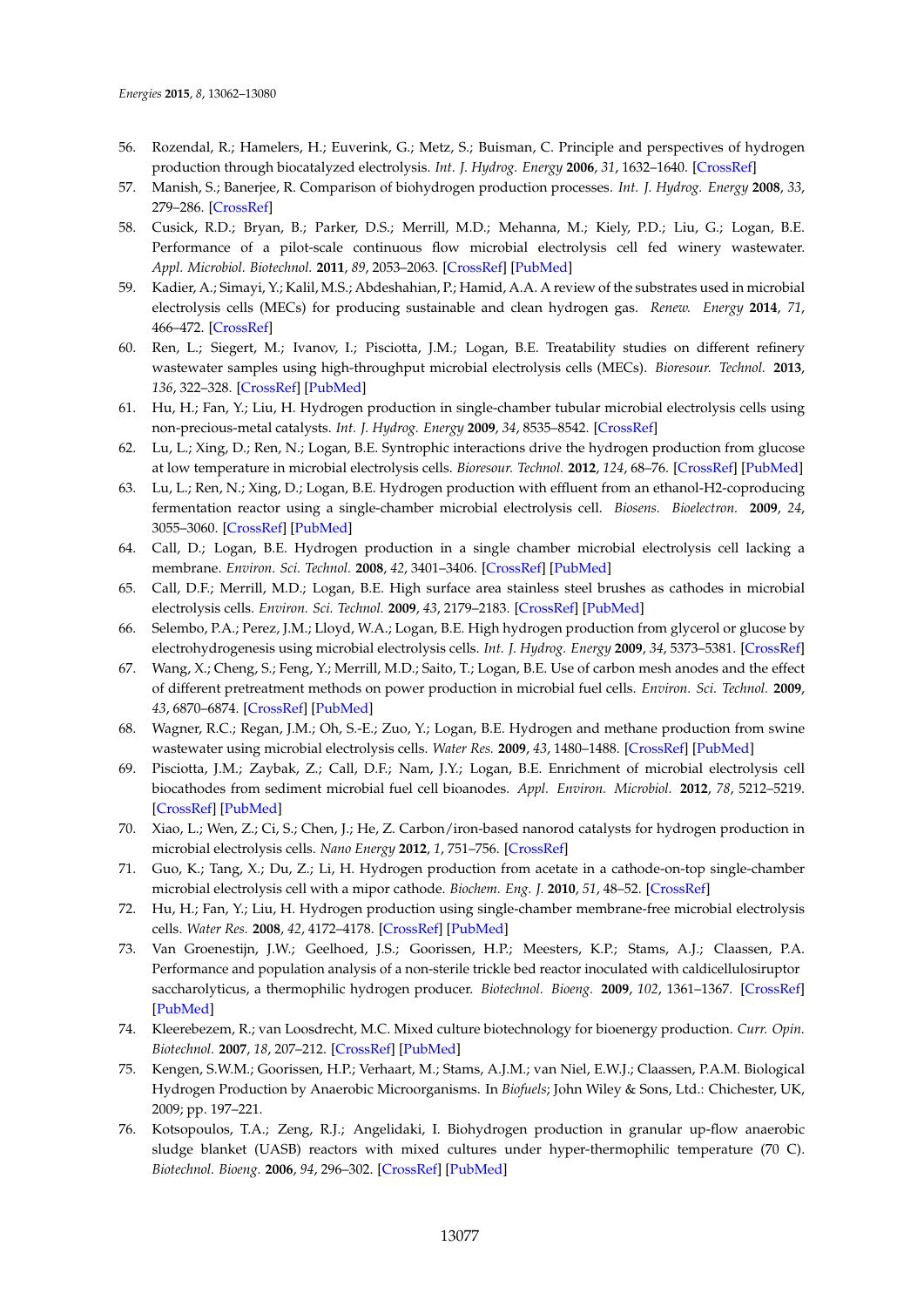- <span id="page-16-0"></span>77. De Vrije, T.; Bakker, R.R.; Budde, M.A.; Lai, M.H.; Mars, A.E.; Claassen, P.A. Efficient hydrogen production from the lignocellulosic energy crop Miscanthus by the extreme thermophilic bacteria Caldicellulosiruptor saccharolyticus and Thermotoga neapolitana. *Biotechnol. Biofuels* **2009**, *2*, 12. [\[CrossRef\]](http://dx.doi.org/10.1186/1754-6834-2-12) [\[PubMed\]](http://www.ncbi.nlm.nih.gov/pubmed/19534765)
- <span id="page-16-1"></span>78. Van Niel, E.W.; Budde, M.A.; De Haas, G.; Van der Wal, F.J.; Claassen, P.A.; Stams, A.J. Distinctive properties of high hydrogen producing extreme thermophiles, Caldicellulosiruptor saccharolyticus and Thermotoga elfii. *Int. J. Hydrog. Energy* **2002**, *27*, 1391–1398. [\[CrossRef\]](http://dx.doi.org/10.1016/S0360-3199(02)00115-5)
- <span id="page-16-2"></span>79. Thauer, R.K.; Jungermann, K.; Decker, K. Energy conservation in chemotrophic anaerobic bacteria. *Bacteriol. Rev.* **1977**, *41*, 100–180. [\[PubMed\]](http://www.ncbi.nlm.nih.gov/pubmed/860983)
- <span id="page-16-3"></span>80. Vanginkel, S.; Oh, S.; Logan, B. Biohydrogen gas production from food processing and domestic wastewaters. *Int. J. Hydrog. Energy* **2005**, *30*, 1535–1542. [\[CrossRef\]](http://dx.doi.org/10.1016/j.ijhydene.2004.09.017)
- <span id="page-16-4"></span>81. Liu, D.; Liu, D.; Zeng, R.J.; Angelidaki, I. Hydrogen and methane production from household solid waste in the two-stage fermentation process. *Water Res.* **2006**, *40*, 2230–2236. [\[CrossRef\]](http://dx.doi.org/10.1016/j.watres.2006.03.029) [\[PubMed\]](http://www.ncbi.nlm.nih.gov/pubmed/16725172)
- <span id="page-16-5"></span>82. Oh, S.-E.; van Ginkel, S.; Logan, B.E. The relative effectiveness of pH control and heat treatment for enhancing biohydrogen gas production. *Environ. Sci. Technol.* **2003**, *37*, 5186–5190. [\[CrossRef\]](http://dx.doi.org/10.1021/es034291y) [\[PubMed\]](http://www.ncbi.nlm.nih.gov/pubmed/14655706)
- <span id="page-16-6"></span>83. Liang, T.M.; Cheng, S.S.; Wu, K.L. Behavioral study on hydrogen fermentation reactor installed with silicone rubber membrane. *Int. J. Hydrog. Energy* **2002**, *27*, 1157–1165. [\[CrossRef\]](http://dx.doi.org/10.1016/S0360-3199(02)00099-X)
- 84. Van Groenestijn, J.W.; Hazewinkel, J.H.; Nienoord, M.; Bussmann, P.J. Energy aspects of biological hydrogen production in high rate bioreactors operated in the thermophilic temperature range. *Int. J. Hydrog. Energy* **2002**, *27*, 1141–1147. [\[CrossRef\]](http://dx.doi.org/10.1016/S0360-3199(02)00096-4)
- <span id="page-16-7"></span>85. Kim, D.H.; Han, S.K.; Kim, S.H.; Shin, H.S. Effect of gas sparging on continuous fermentative hydrogen production. *Int. J. Hydrog. Energy* **2006**, *31*, 2158–2169. [\[CrossRef\]](http://dx.doi.org/10.1016/j.ijhydene.2006.02.012)
- <span id="page-16-8"></span>86. Koku, H. Aspects of the metabolism of hydrogen production by Rhodobacter sphaeroides. *Int. J. Hydrog. Energy* **2002**, *27*, 1315–1329. [\[CrossRef\]](http://dx.doi.org/10.1016/S0360-3199(02)00127-1)
- <span id="page-16-9"></span>87. Beckers, L.; Masset, J.; Hamilton, C.; Delvigne, F.; Toye, D.; Crine, M.; Thonart, P.; Hiligsmann, S. Investigation of the links between mass transfer conditions, dissolved hydrogen concentration and biohydrogen production by the pure strain Clostridium butyricum CWBI1009. *Biochem. Eng. J.* **2015**, *98*, 18–28. [\[CrossRef\]](http://dx.doi.org/10.1016/j.bej.2015.01.008)
- <span id="page-16-10"></span>88. Mizuno, O.; Dinsdale, R.; Hawkes, F.R.; Hawkes, D.L.; Noike, T. Enhancement of hydrogen production from glucose by nitrogen gas sparging. *Bioresour. Technol.* **2000**, *73*, 59–65. [\[CrossRef\]](http://dx.doi.org/10.1016/S0960-8524(99)00130-3)
- <span id="page-16-11"></span>89. Chou, C.; Wang, C.; Huang, C.; Lay, J. Pilot study of the influence of stirring and pH on anaerobes converting high-solid organic wastes to hydrogen. *Int. J. Hydrog. Energy* **2008**, *33*, 1550–1558. [\[CrossRef\]](http://dx.doi.org/10.1016/j.ijhydene.2007.09.031)
- <span id="page-16-12"></span>90. Fontes Lima, D.M.; Zaiat, M. The influence of the degree of back-mixing on hydrogen production in an anaerobic fixed-bed reactor. *Int. J. Hydrog. Energy* **2012**, *37*, 9630–9635. [\[CrossRef\]](http://dx.doi.org/10.1016/j.ijhydene.2012.03.097)
- <span id="page-16-13"></span>91. Montiel-Corona, V.; Revah, S.; Morales, M. Hydrogen production by an enriched photoheterotrophic culture using dark fermentation effluent as substrate: Effect of flushing method, bicarbonate addition, and outdoor–indoor conditions. *Int. J. Hydrog. Energy* **2015**, *40*, 9096–9105. [\[CrossRef\]](http://dx.doi.org/10.1016/j.ijhydene.2015.05.067)
- <span id="page-16-14"></span>92. Clark, I.C.; Zhang, R.H.; Upadhyaya, S.K. The effect of low pressure and mixing on biological hydrogen production via anaerobic fermentation. *Int. J. Hydrog. Energy* **2012**, *37*, 11504–11513. [\[CrossRef\]](http://dx.doi.org/10.1016/j.ijhydene.2012.03.154)
- <span id="page-16-15"></span>93. Kim, D.-H.; Shin, H.-S.; Kim, S.-H. Enhanced H<sub>2</sub> fermentation of organic waste by CO<sub>2</sub> sparging. *Int.* J. *Hydrog. Energy* **2012**, *37*, 15563–15568. [\[CrossRef\]](http://dx.doi.org/10.1016/j.ijhydene.2012.03.071)
- <span id="page-16-16"></span>94. Gómez, X.; Morán, A.; Cuetos, M.J.; Sánchez, M.E. The production of hydrogen by dark fermentation of municipal solid wastes and slaughterhouse waste: A two-phase process. *J. Power Sources* **2006**, *157*, 727–732. [\[CrossRef\]](http://dx.doi.org/10.1016/j.jpowsour.2006.01.006)
- <span id="page-16-17"></span>95. Clauwaert, P.; Verstraete, W. Methanogenesis in membraneless microbial electrolysis cells. *Appl. Microbiol. Biotechnol.* **2009**, *82*, 829–836. [\[CrossRef\]](http://dx.doi.org/10.1007/s00253-008-1796-4) [\[PubMed\]](http://www.ncbi.nlm.nih.gov/pubmed/19050859)
- <span id="page-16-18"></span>96. Cheng, S.; Xing, D.; Call, D.F.; Logan, B.E. Direct biological conversion of electrical current into methane by electromethanogenesis. *Environ. Sci. Technol.* **2009**, *43*, 3953–3958. [\[CrossRef\]](http://dx.doi.org/10.1021/es803531g) [\[PubMed\]](http://www.ncbi.nlm.nih.gov/pubmed/19544913)
- <span id="page-16-19"></span>97. Pant, D.; van Bogaert, G.; de Smet, M.; Diels, L.; Vanbroekhoven, K. Use of novel permeable membrane and air cathodes in acetate microbial fuel cells. *Electrochimica Acta* **2010**, *55*, 7710–7716. [\[CrossRef\]](http://dx.doi.org/10.1016/j.electacta.2009.11.086)
- <span id="page-16-20"></span>98. Selembo, P.A.; Merrill, M.D.; Logan, B.E. The use of stainless steel and nickel alloys as low-cost cathodes in microbial electrolysis cells. *J. Power Sour.* **2009**, *190*, 271–278. [\[CrossRef\]](http://dx.doi.org/10.1016/j.jpowsour.2008.12.144)
- <span id="page-16-21"></span>99. Maeda, T.; Sanchez-Torres, V.; Wood, T.K. Metabolic engineering to enhance bacterial hydrogen production. *Microb. Biotechnol.* **2008**, *1*, 30–39. [\[CrossRef\]](http://dx.doi.org/10.1111/j.1751-7915.2007.00003.x) [\[PubMed\]](http://www.ncbi.nlm.nih.gov/pubmed/21261819)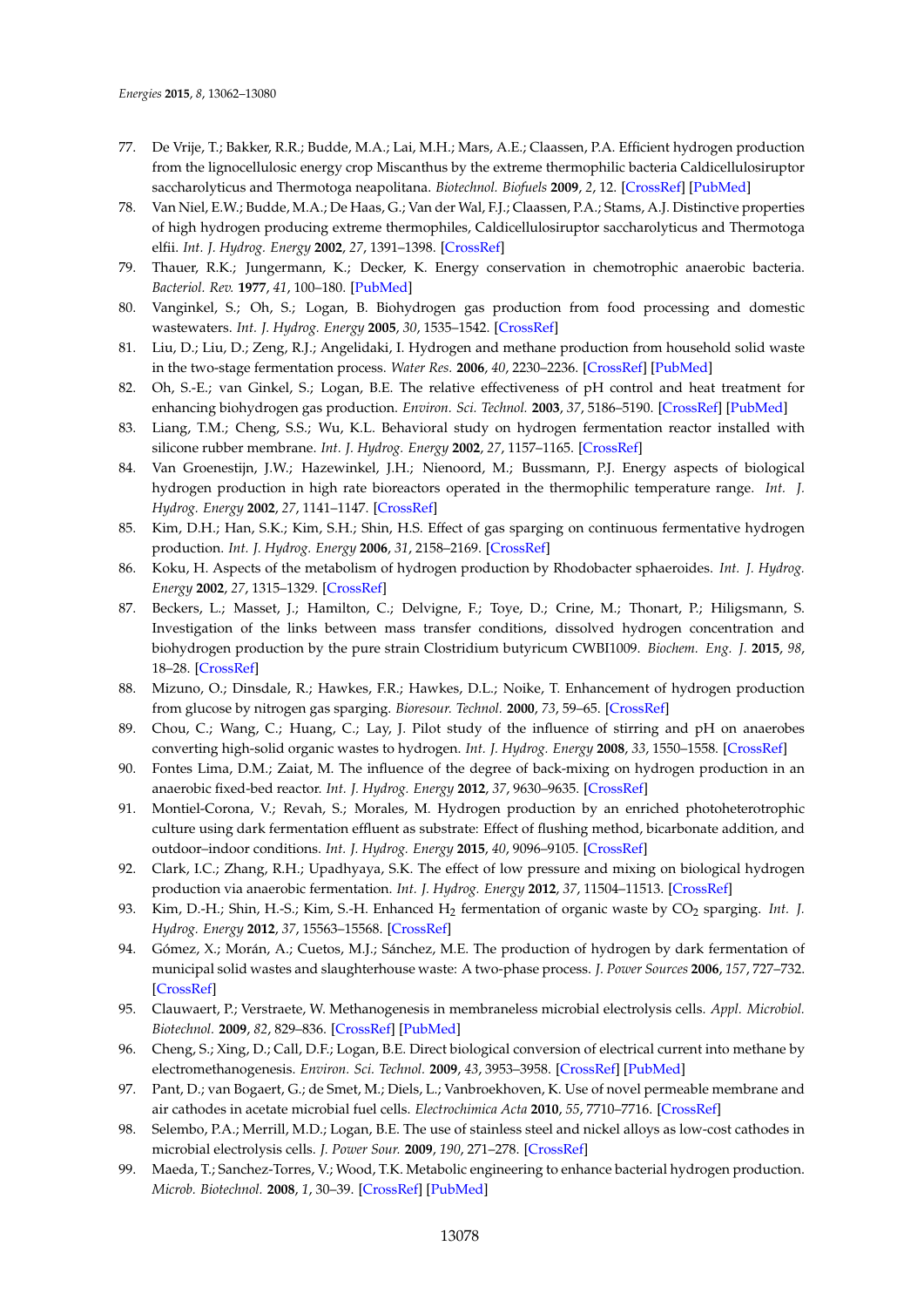- <span id="page-17-0"></span>100. Morimoto, K.; Kimura, T.; Sakka, K.; Ohmiya, K. Overexpression of a hydrogenase gene in Clostridium paraputrificum to enhance hydrogen gas production. *FEMS Microbiol. Lett.* **2005**, *246*, 229–234. [\[CrossRef\]](http://dx.doi.org/10.1016/j.femsle.2005.04.014) [\[PubMed\]](http://www.ncbi.nlm.nih.gov/pubmed/15899410)
- <span id="page-17-1"></span>101. Vardar-Schara, G.; Maeda, T.; Wood, T.K. Metabolically engineered bacteria for producing hydrogen via fermentation. *Microb. Biotechnol.* **2008**, *1*, 107–125. [\[CrossRef\]](http://dx.doi.org/10.1111/j.1751-7915.2007.00009.x) [\[PubMed\]](http://www.ncbi.nlm.nih.gov/pubmed/21261829)
- <span id="page-17-2"></span>102. Hallenbeck, P.C.; Ghosh, D. Improvements in fermentative biological hydrogen production through metabolic engineering. *J. Environ. Manag.* **2012**, *95*, S360–S364. [\[CrossRef\]](http://dx.doi.org/10.1016/j.jenvman.2010.07.021) [\[PubMed\]](http://www.ncbi.nlm.nih.gov/pubmed/20692761)
- <span id="page-17-3"></span>103. Ryu, M.-H.; Hull, N.C.; Gomelsky, M. Metabolic engineering of Rhodobacter sphaeroides for improved hydrogen production. *Int. J. Hydrog. Energy* **2014**, *39*, 6384–6390. [\[CrossRef\]](http://dx.doi.org/10.1016/j.ijhydene.2014.02.021)
- <span id="page-17-4"></span>104. Wang, J.; Wan, W. Kinetic models for fermentative hydrogen production: A review. *Int. J. Hydrog. Energy* **2009**, *34*, 3313–3323. [\[CrossRef\]](http://dx.doi.org/10.1016/j.ijhydene.2009.02.031)
- <span id="page-17-5"></span>105. Dincer, I. Hydrogen and Fuel Cell Technologies for Sustainable Future. *Jordan J. Mech. Ind. Eng.* **2008**, *2*, 1–14.
- <span id="page-17-6"></span>106. Rathore, D.; Singh, A. Biohydrogen production from microalgae. In *Biofuels Technologies Recent Developments*; Gupta, V., Tuohy, M., Eds.; Springer: Berlin/Heidelberg, Germany, 2013; pp. 317–333.
- <span id="page-17-7"></span>107. Kwak, H.Y.; Lee, H.S.; Jung, J.Y.; Jeon, J.S.; Park, D.R. Exergetic and thermoeconomic analysis of a 200-kW phosphoric acid fuel cell plant. *Fuel* **2004**, *83*, 2087–2094. [\[CrossRef\]](http://dx.doi.org/10.1016/j.fuel.2004.04.002)
- <span id="page-17-8"></span>108. Rubio Rodríguez, M.A.; de Ruyck, J.; Díaz, P.R.; Verma, V.K.; Bram, S. An LCA based indicator for evaluation of alternative energy routes. *Appl. Energy* **2011**, *88*, 630–635. [\[CrossRef\]](http://dx.doi.org/10.1016/j.apenergy.2010.08.013)
- <span id="page-17-9"></span>109. Romagnoli, F.; Blumberga, D.; Pilicka, I. Life cycle assessment of biohydrogen production in photosynthetic processes. *Int. J. Hydrog. Energy* **2011**, *36*, 7866–7871. [\[CrossRef\]](http://dx.doi.org/10.1016/j.ijhydene.2011.02.004)
- <span id="page-17-10"></span>110. Djomo, S.N.; Humbert, S. Dagnija Blumberga Life cycle assessment of hydrogen produced from potato steam peels. *Int. J. Hydrog. Energy* **2008**, *33*, 3067–3072. [\[CrossRef\]](http://dx.doi.org/10.1016/j.ijhydene.2008.02.006)
- <span id="page-17-22"></span>111. Djomo, S.N.; Blumberga, D. Comparative life cycle assessment of three biohydrogen pathways. *Bioresour. Technol.* **2011**, *102*, 2684–2694. [\[CrossRef\]](http://dx.doi.org/10.1016/j.biortech.2010.10.139) [\[PubMed\]](http://www.ncbi.nlm.nih.gov/pubmed/21112211)
- <span id="page-17-11"></span>112. Ochs, D.; Wukovits, W.; Ahrer, W. Life cycle inventory analysis of biological hydrogen production by thermophilic and photo fermentation of potato steam peels (PSP). *J. Clean. Prod.* **2010**, *18*, S88–S94. [\[CrossRef\]](http://dx.doi.org/10.1016/j.jclepro.2010.05.018)
- <span id="page-17-12"></span>113. Chen, S.D.; Lo, Y.C.; Lee, K.S.; Huang, T.I.; Chang, J.S. Sequencing batch reactor enhances bacterial hydrolysis of starch promoting continuous bio-hydrogen production from starch feedstock. *Int. J. Hydrog. Energy* **2009**, *34*, 8549–8557. [\[CrossRef\]](http://dx.doi.org/10.1016/j.ijhydene.2009.08.043)
- <span id="page-17-13"></span>114. Seifert, K.; Waligorska, M.; Wojtowski, M.; Laniecki, M. Hydrogen generation from glycerol in batch fermentation process. *Int. J. Hydrog. Energy* **2009**, *34*, 3671–3678. [\[CrossRef\]](http://dx.doi.org/10.1016/j.ijhydene.2009.02.045)
- <span id="page-17-14"></span>115. Lin, C.N.; Wu, S.Y.; Chang, J.S.; Chang, J.S. Biohydrogen production in a three-phase fluidized bed bioreactor using sewage sludge immobilized by ethylene-vinyl acetate copolymer. *Bioresour. Technol.* **2009**, *100*, 3298–3301. [\[CrossRef\]](http://dx.doi.org/10.1016/j.biortech.2009.02.027) [\[PubMed\]](http://www.ncbi.nlm.nih.gov/pubmed/19318247)
- <span id="page-17-15"></span>116. Yasin Nazlina, H.M.; Aini, R.; Ismail, F.; Zulkhairi, M.; Hassan, M.A. Effect of different temperature, initial pH and substrate composition on biohydrogen production from food waste in batch fermentation. *Asian J. Biotechnol.* **2009**, *1*, 42–50.
- <span id="page-17-16"></span>117. Zhu, J.; Li, Y.; Wu, X.; Miller, C.; Chen, P.; Ruan, R. Swine manure fermentation for hydrogen production. *Bioresour. Technol.* **2009**, *100*, 5472–5477. [\[CrossRef\]](http://dx.doi.org/10.1016/j.biortech.2008.11.045) [\[PubMed\]](http://www.ncbi.nlm.nih.gov/pubmed/19157863)
- <span id="page-17-17"></span>118. Gadhamshetty, V.; Johnson, D.C.; Nirmalakhandan, N.; Smith, G.B.; Deng, S. Feasibility of biohydrogen production at low temperatures in unbuffered reactors. *Int. J. Hydrog. Energy* **2009**, *34*, 1233–1243. [\[CrossRef\]](http://dx.doi.org/10.1016/j.ijhydene.2008.10.037)
- <span id="page-17-18"></span>119. Ghosh, D.; Hallenbeck, P.C. Fermentative hydrogen yields from different sugars by batch cultures of metabolically engineered *Escherichia coli* DJT135. *Int. J. Hydrog. Energy* **2009**, *34*, 7979–7982. [\[CrossRef\]](http://dx.doi.org/10.1016/j.ijhydene.2009.08.004)
- <span id="page-17-19"></span>120. Kargi, F.; Pamukoglu, M.Y. Dark fermentation of ground wheat starch for bio-hydrogen production by fed-batch operation. *Int. J. Hydrog. Energy* **2009**, *34*, 2940–2946. [\[CrossRef\]](http://dx.doi.org/10.1016/j.ijhydene.2008.12.101)
- <span id="page-17-20"></span>121. Han, W.; Ye, M.; Zhu, A.J.; Zhao, H.T.; Li, Y.F. Batch dark fermentation from enzymatic hydrolyzed food waste for hydrogen production. *Bioresour. Technol.* **2015**, *191*, 24–29. [\[CrossRef\]](http://dx.doi.org/10.1016/j.biortech.2015.04.120) [\[PubMed\]](http://www.ncbi.nlm.nih.gov/pubmed/25978853)
- <span id="page-17-21"></span>122. Chookaew, T.; O-Thong, S.; Prasertsan, P. Biohydrogen production from crude glycerol by two stage of dark and photo fermentation. *Int. J. Hydrog. Energy* **2015**, *40*, 7433–7438. [\[CrossRef\]](http://dx.doi.org/10.1016/j.ijhydene.2015.02.133)